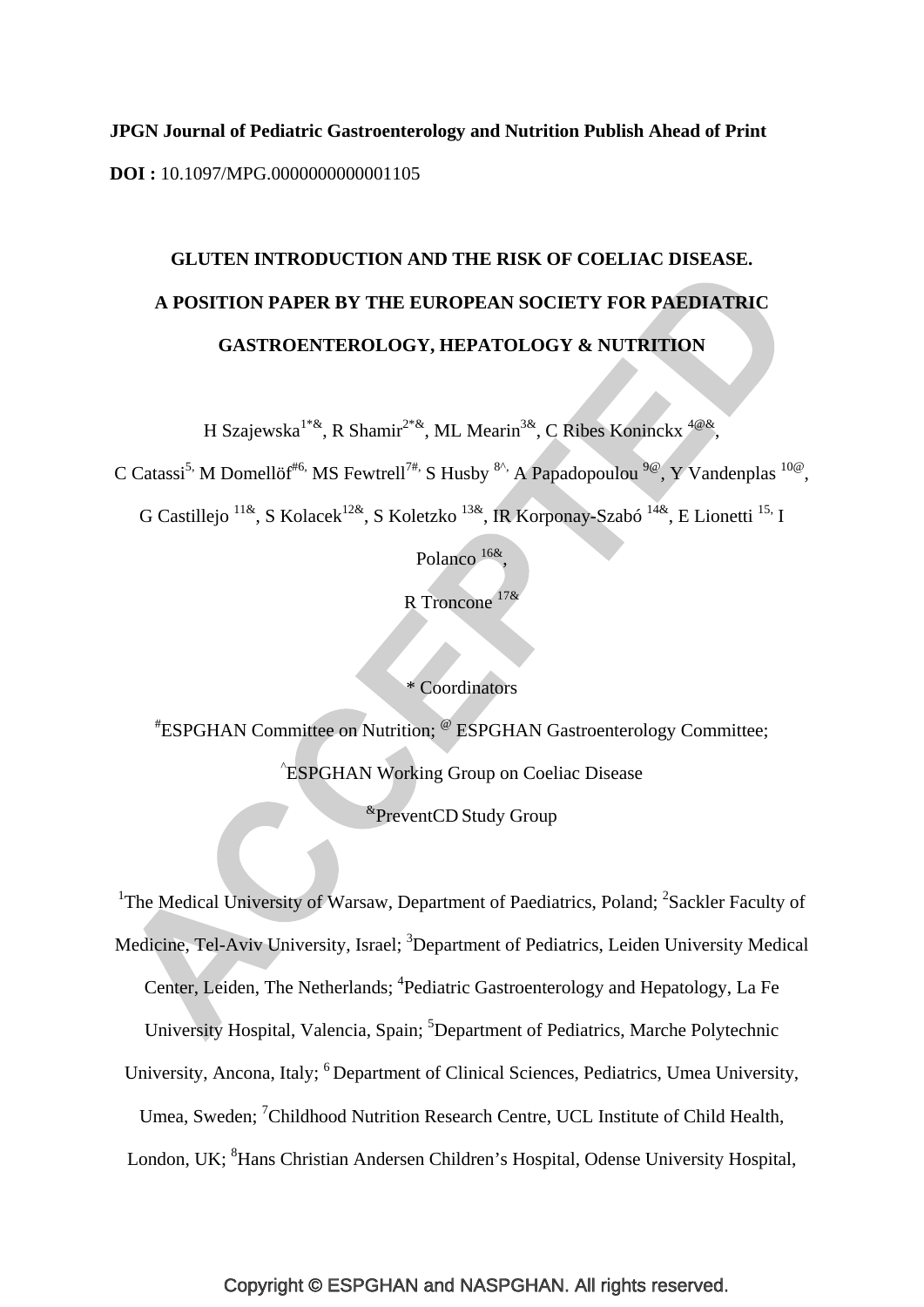Denmark; <sup>9</sup>Division of Gastroenterology & Hepatology, First Department of Pediatrics,

University of Athens, Children's Hospital Agia Sophia, Athens, Greece; <sup>10</sup>Department of

Pediatrics, UZ Brussel, Vrije Universiteit Brussel, Brussels, Belgium; <sup>11</sup>Pediatric

Gastroenterology Unit. Hospital Universitari de Sant Joan de Reus, IISPV. URV., Spain;

 $12$ Department of Pediatrics, Zagreb Medical University; Children's Hospital, Zagreb, Croatia;

<sup>13</sup> Dr. von Hauner Children's Hospital, Ludwig Maximilians University, Munich, Germany;

<sup>14</sup>Department of Paediatrics, University of Debrecen Medical School, Debrecen and Heim Pál Children's Hospital, Hungary; <sup>15</sup>Department of Pediatrics, University of Catania, Italy;

 $16A$ utonomous University, La Paz Children's University Hospital, Madrid, Spain;  $17$ University Federico II, Naples, Italy.

Corresponding Author:

Hania Szajewska, MD, PhD

JPGN

Warsaw, POLAND

E-Mail: hania@ipgate.pl

Supplemental digital content is available for this article. Direct URL citations appear in the printed text, and links to the digital files are provided in the HTML text of this article on the journal's Web site (*www.jpgn.org*).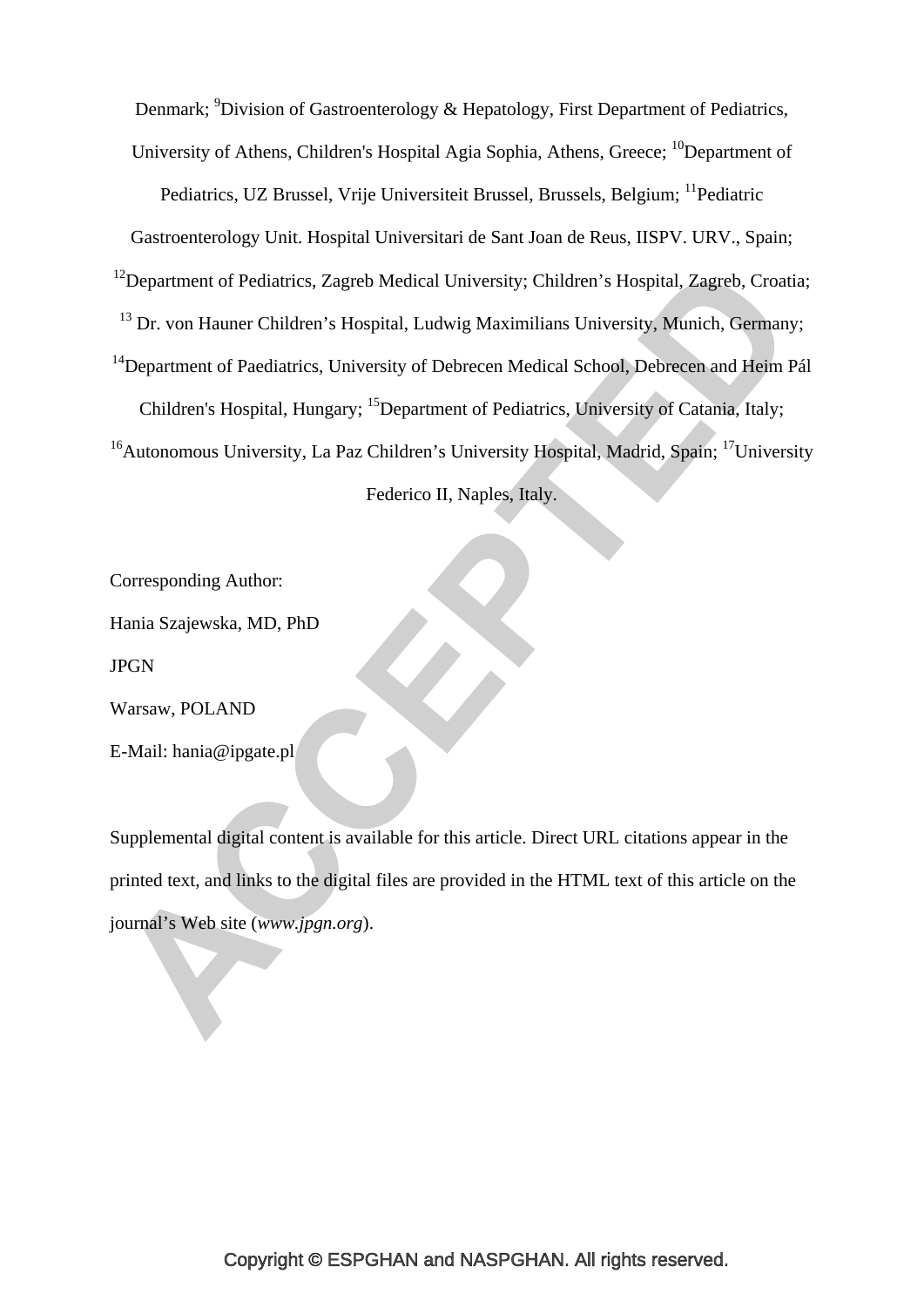#### **ABSTRACT**

**BACKGROUND.** The European Society for Paediatric Gastroenterology, Hepatology and Nutrition (ESPGHAN) recommended in 2008, based on observational data, to avoid both early (less than 4 months) and late (7 or more months) introduction of gluten and to introduce gluten while the infant is still being breastfed. New evidence prompted ESPGHAN to revise these recommendations.

**OBJECTIVE.** To provide updated recommendations regarding gluten introduction in infants and the risk of developing coeliac disease (CD) during childhood.

**SUMMARY.** The risk of inducing CD through a gluten-containing diet exclusively applies to persons carrying at least one of the CD risk alleles. Since genetic risk alleles are generally not known in an infant at the time of solid food introduction, the following recommendations apply to all infants, although they are derived from studying families with first-degree relatives with CD. Although breastfeeding should be promoted for its other well-established health benefits, neither any breastfeeding nor breastfeeding during gluten introduction has been shown to reduce the risk of CD. Gluten may be introduced into the infant's diet anytime between 4-12 completed months of age. In children at high risk for CD, earlier introduction of gluten (4 vs. 6 mo or 6 vs. 12 mo) is associated with earlier development of CD autoimmunity (defined as positive serology) and CD, but the cumulative incidence of each in later childhood is similar. Based on observational data pointing to the association between the amount of gluten intake and risk of CD, consumption of large quantities of gluten should be avoided during the first weeks after gluten introduction and during infancy. However, the optimal amounts of gluten to be introduced at weaning have not been established.

**Keywords**: coeliac disease, gluten, nutrition, infant feeding, recommendations, children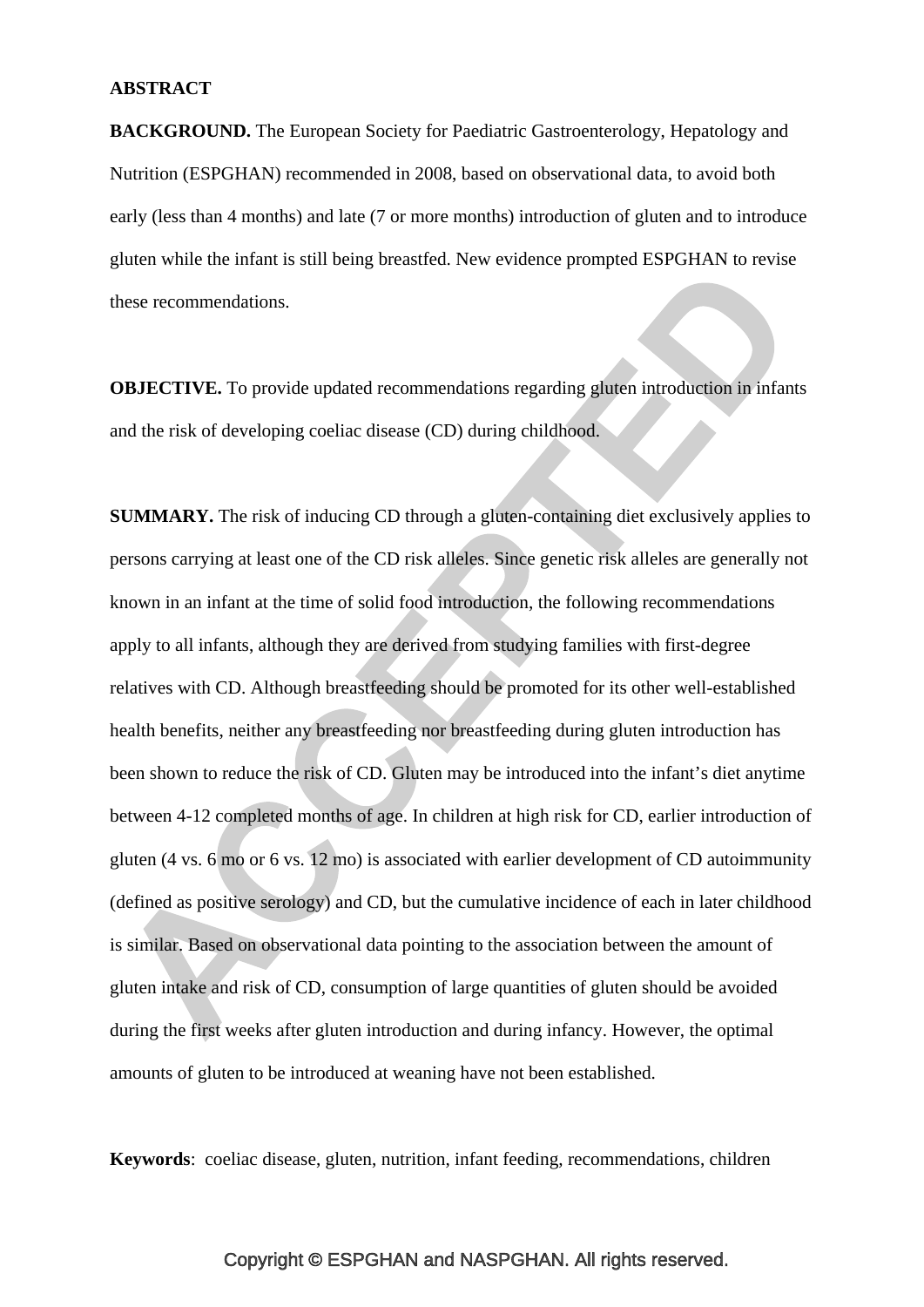#### **BACKGROUND**

Coeliac disease (CD) represents a unique disorder in which consumption of a food ingredient, namely gluten, in conjunction with genetic susceptibility, is essential for the development of an insidiously evolving autoimmune reaction affecting the gut and other organs.<sup>1</sup> CD is a permanent condition that affects approximately 1% to 3% of the general population in most parts of the world, except for populations in which the HLA risk alleles (HLA-DQ2 and/or DQ8) are rare such as in South East Asia. $^{234}$  Identifying preventive strategies that would reduce the prevalence of CD has been a major target of research in recent years.<sup>56</sup> Investigated preventive strategies relate to early infant feeding practices, namely to the possible protective effect of breastfeeding (BF), the introduction of gluten while the infant is still being breastfed, and the age when gluten is introduced into the infant's diet.

In 2008, based on the available evidence obtained exclusively from observational studies, the Committee on Nutrition of the European Society for Paediatric Gastroenterology, Hepatology and Nutrition (ESPGHAN) concluded that it is prudent to avoid both early (less than 4 months of age) and late (7 or more months of age) gluten introduction and to introduce gluten while the infant is still being breastfed, as this may reduce not only the risk of CD, but also type 1 diabetes mellitus and wheat allergy.<sup>7</sup> In 2012, the American Academy of Pediatrics (AAP), also based on the findings from observational studies, stated in its position paper that BF has a protective effect on the occurrence of CD (odds ratio [OR] 0.48, 95% confidence interval [CI]  $0.4$  to  $\overline{0.89}$ ).<sup>8</sup> This, alongside the AAP recommendation from 2009 that complementary foods should be preferentially introduced while the infant is being breastfed, between 4 to 6 months of age, without mentioning gluten specifically, $9$  reinforced the emphasis on the importance of BF, as well as the age of gluten introduction, in the prevention of CD. These recommendations were based on observational studies. Two, recent, randomised controlled trials (RCTs) examined the effect of the age of gluten introduction on the risk of developing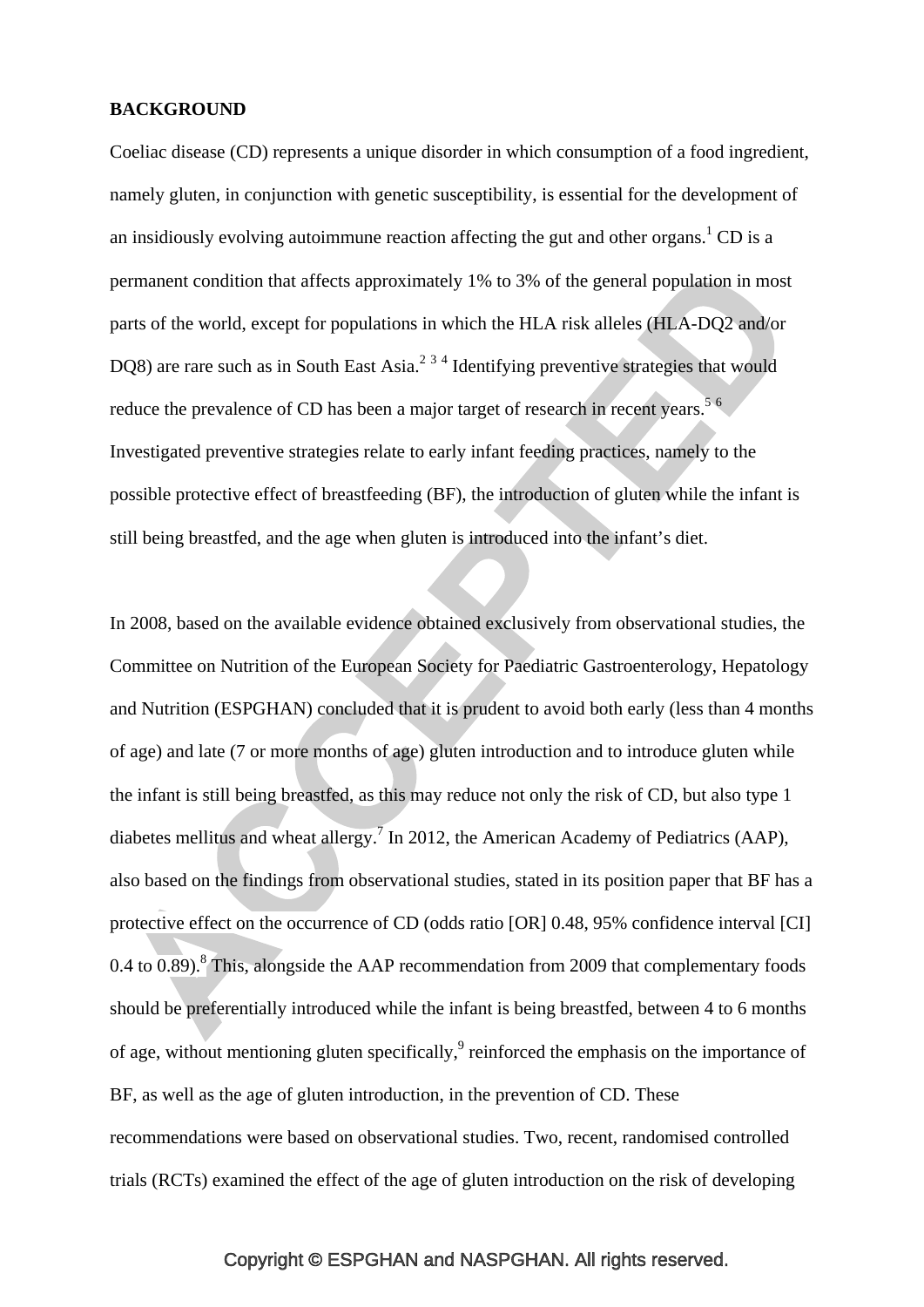coeliac disease autoimmunity (CDA)(defined as positive serology) or CD during childhood in children at genetic risk for CD. Evidence from these RCTs showed that the age of gluten introduction into the infant's diet, whether early or late, influences the incidence of each during the first 2 years, but not the cumulative incidence and prevalence of CD during childhood, and, thus, indicated that primary prevention of CD through nutritional interventions is not possible at the present time.<sup>5  $6$ </sup> A systematic review that evaluated evidence from prospective observational studies published up until February 2015 also showed that BF, any or at the time of gluten introduction, had no preventive effect on the development of CDA or CD during childhood.<sup>10</sup>

#### **AIM**

The aim of this document was to develop recommendations regarding gluten introduction in infants and the risk of developing CDA or CD during childhood based on the current knowledge.

## **METHODS**

This document was developed in accordance with the Grading of Recommendations, Assessment, Development and Evaluations (GRADE) Working Group procedure.<sup>11</sup>

## **THE COMPOSITION OF THE GROUP**

The recommendation development group was convened to support the development of this document. This group included experts in the fields of paediatrics and paediatric gastroenterology and nutrition as well as experts in systematic review and GRADE methodology.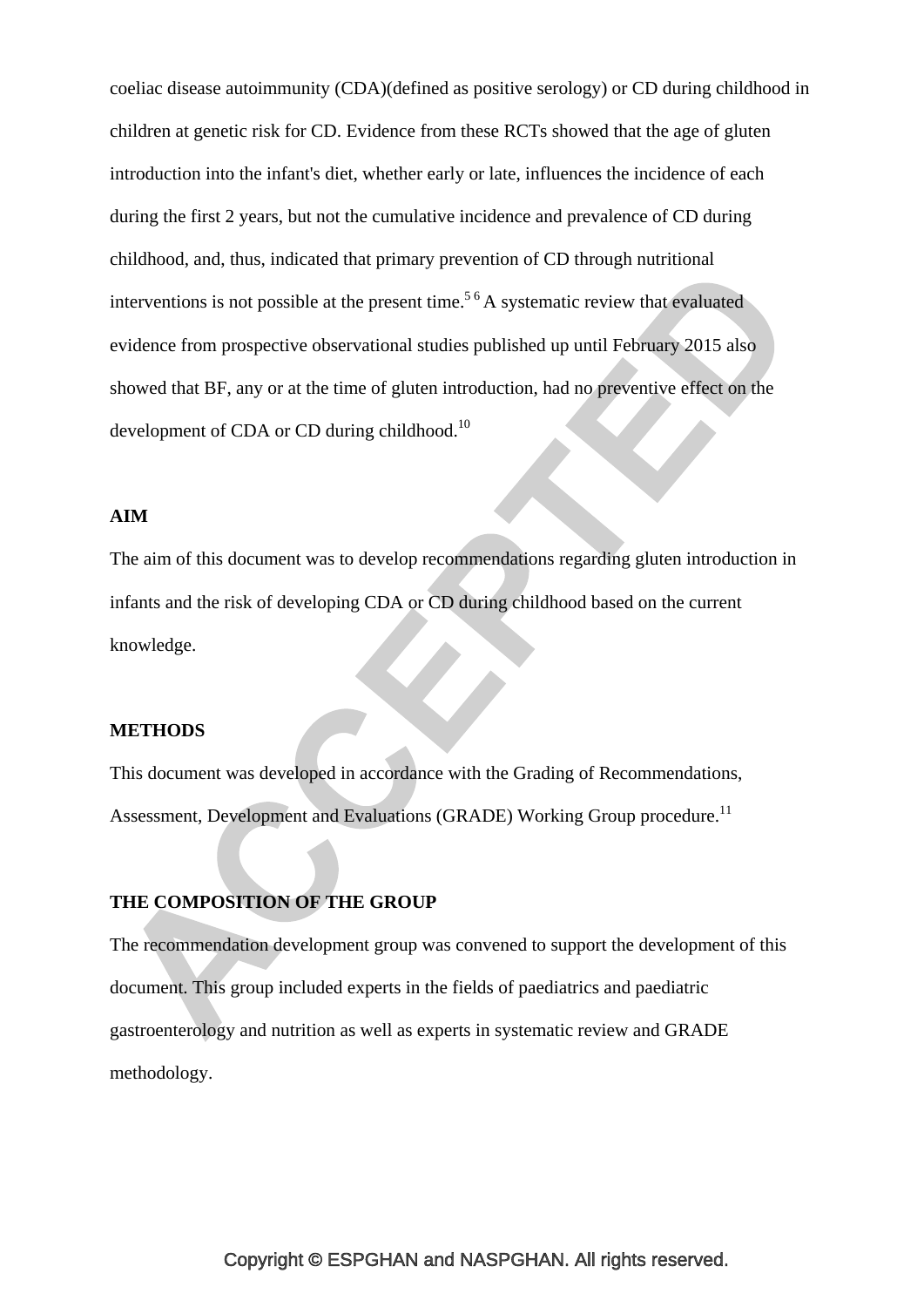## **DISCLOSURE OF POTENTIAL CONFLICTS OF INTEREST**

All members of the group disclosed any potential conflicts of interest (see Table S1, *http://links.lww.com/MPG/A604*). Experts with a potential conflict of interest abstained from making decisions about specific questions/recommendations being addressed. Similarly, declarations of a potential conflict of interest were obtained from external peer reviewers. No funding for the development of these guidelines was received except for partial coverage of travel expenses provided by ESPGHAN.

## **DEFINING THE CLINICAL QUESTIONS**

The first stage of the development of these recommendations involved specifying the clinical questions. A systematic review<sup>10</sup> was specifically performed by the PreventCD Study Group to assist with the development of this document. Five specific questions from this systematic review taken into consideration in the current document are as follows:

- **BF and CD.** *Does any BF compared with no BF reduce the risk of developing CD?*
- **BF at the time of gluten introduction and CD.** *Does BF at the time of gluten introduction reduce the risk of developing CD?*
- **Timing of gluten introduction.** *Is the age of gluten introduction important to the risk of developing CD?* The following age groups were assessed:
	- Gluten at 4-6 mo compared with gluten at  $>6$  mo.
	- Gluten at 6 mo compared with gluten at 12 mo.
	- Gluten at  $<$  3-4 mo compared with gluten at 4-6 mo.
	- Gluten at  $<$ 3-4 mo compared with gluten at  $>$ 6 mo.
	- Gluten at  $<6$  mo compared with gluten at  $>6$  mo.

# • **Amount of gluten at the time of gluten introduction (and later) and CD***. Is the amount*

*of gluten ingested an independent risk factor for the development of CD during early*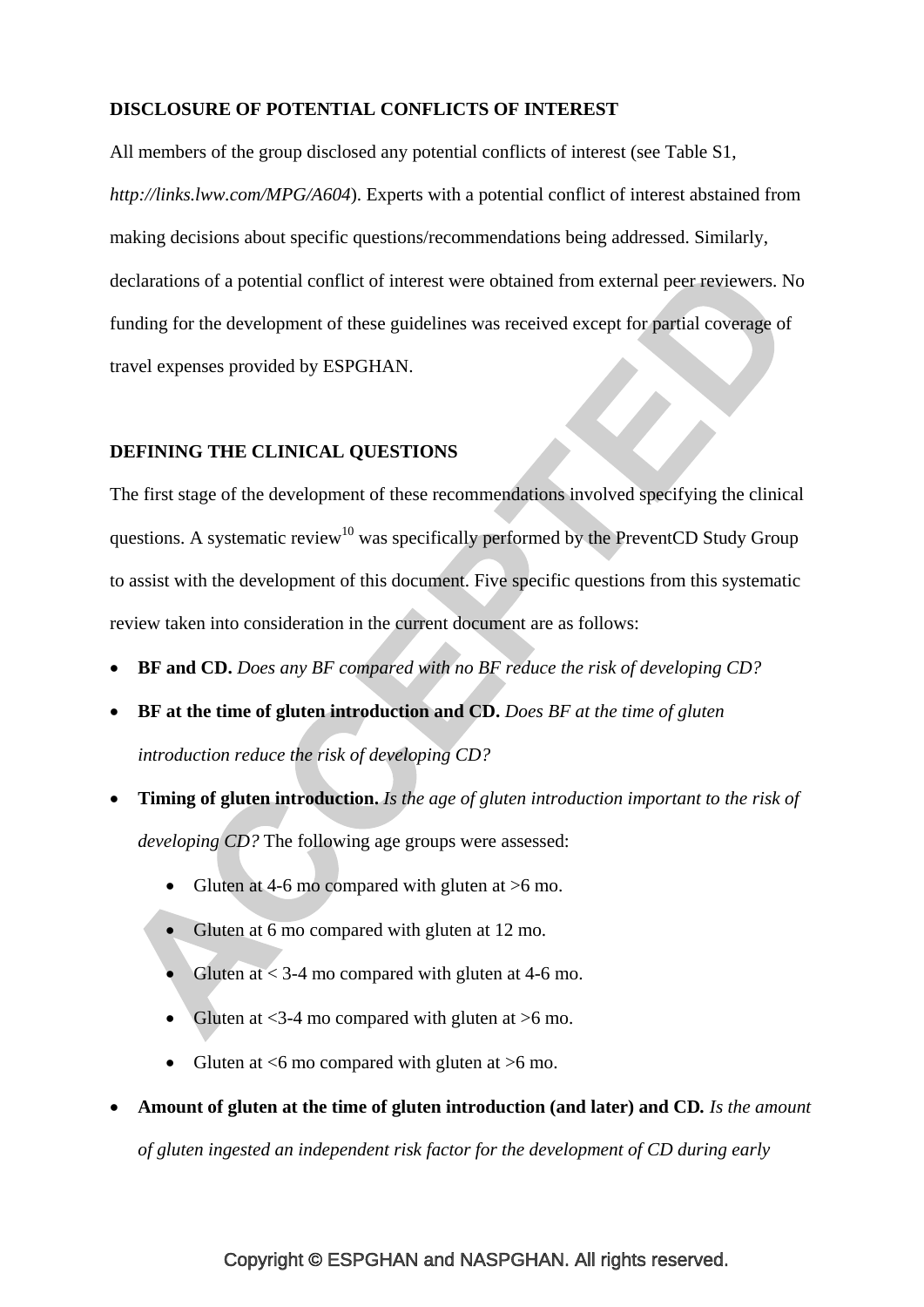*childhood?*

• **Type of gluten***. Does the type of cereal at gluten introduction influence CD risk?*

Additionally, during the process of the development of these recommendations, some members of the group considered that gluten introduction in children with first-degree relatives with CD needs to be addressed separately. While there was a majority agreement that this is an important issue, there was no consensus within the group regarding how to interpret the limited evidence available. Thus, the majority of the group voted to discuss the issue of families with first-degree relatives having CD, but not to formulate specific recommendations for these families.

#### **EVIDENCE SUMMARIES**

GRADE evidence summaries, which were part of the PreventCD systematic review and metaanalysis,<sup>10</sup> were considered. For assessing the quality of evidence for outcomes reported in the included studies identified through the systematic review, the GRADE methodology and GRADEProfiler software (version 3.6, 2011) were used.<sup>11</sup> In brief, the GRADE system offers four categories of the quality of the evidence (high; moderate; low; and very low). The quality of evidence was *downgraded* if there was any of the following problems: methodological limitations, important inconsistencies among studies, uncertainty with regard to the directness of the evidence (i.e., the generalisability of the findings to the population of interest), sparse or imprecise data, or a high probability of reporting bias. The quality of evidence was *upgraded* if there was a large effect size (e.g., relative risk  $\langle 0.5 \text{ or } \rangle 2$ ).

#### **METHODOLOGY FOR GRADING RECOMMENDATIONS**

To grade the recommendations, the GRADE system, developed by the Grading of Recommendations, Assessment, Development and Evaluations Working Group, was used. In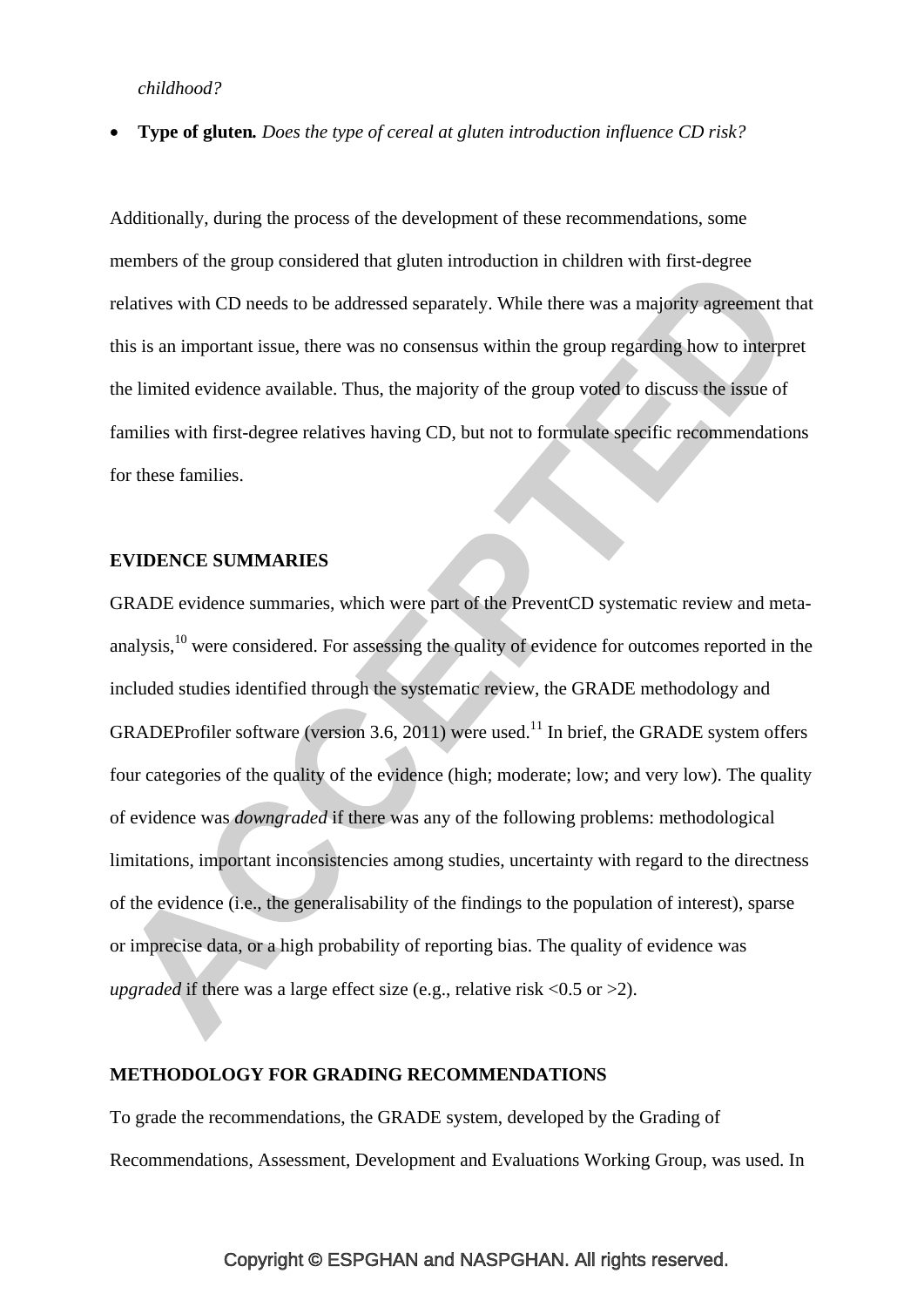brief, the GRADE system offers two categories of the strength of recommendation (strong or conditional). The strength of a recommendation was graded as *strong* when the evidence showed that the benefit of the intervention clearly outweighed the undesirable effects. The strength of a recommendation was graded as *conditional* when the trade-offs were less certain (either because of the low quality of evidence or because the evidence suggested that desirable and undesirable effects were closely balanced). The highest grade of recommendation does not always correspond to the highest evidence level.

The recommendations were drafted first by two members of the group (HS, RS). Then, all members of the group reviewed and discussed the evidence, reviewed the drafted recommendations, and reached a consensus on the strength of each recommendation. In addition to the quality of evidence, desirable as well as undesirable effects of each specific recommendation, values, and preferences related to the recommendation in different settings were considered (see Table S2, *http://links.lww.com/MPG/A604*).

#### **DOCUMENT REVIEW**

As part of the guideline development process, the preliminary conclusions and draft recommendations were presented at the 48<sup>th</sup> Annual Meeting of ESPGHAN in Amsterdam (6-9 May 2015). Additionally, we invited a number of external reviewers based on their expertise in the area of CD and/or nutrition to review the statements and recommendations, and vote on them. These reviewers included members of ESPGHAN bodies such as the Committee on Nutrition, Gastroenterology Committee, the Special Interest Group on Coeliac Disease, and the Association of European Coeliac Societies (AOECS). For both evidence statements and recommendations, a record of the vote count (for, against, recusal) was made. The ideal was 100% consensus, but a 2/3 majority was considered acceptable. For all statements and recommendations, a 2/3 consensus majority was reached in the initial vote (for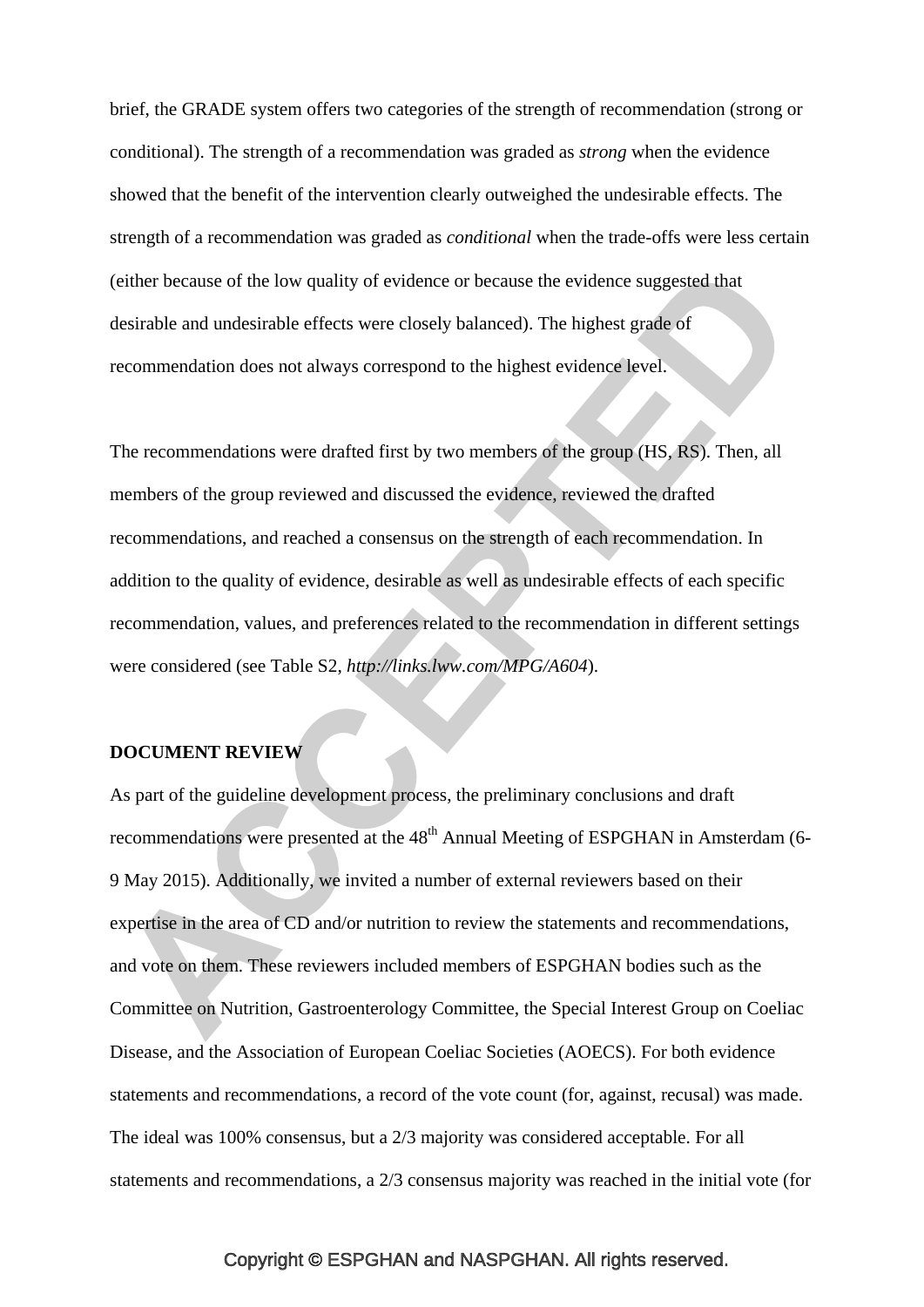details and the list of individuals who agreed to take part in the voting process and agreed that their names will be shown, see Table S3 [*http://links.lww.com/MPG/A604*]), and thus, a second vote was not necessary. All comments were considered and the revisions were made in response to peer review comments. A finalised document was submitted to the ESPGHAN Council for peer review before publication.

#### **UPDATING**

The group will monitor new publications and evidence made available and decide whether and when it is necessary to update the recommendations. The recommendations will be updated once important new information is available.

## **SUMMARY OF RECOMMENDATIONS AND EVIDENCE**

The risk of inducing CD through a gluten-containing diet exclusively concerns persons carrying at least one of the coeliac risk alleles. This applies to 30-40% of the general population in Europe and, to  $\approx 75 - 80\%$  of the offspring of families in which at least one first degree relative (father, mother, sibling) is affected by  $CD<sup>56</sup>$  Since the genetic risk alleles are generally not known in an infant at the time of solid food introduction, we propose that the following recommendations are applicable to all infants, although accepting that they may not be of importance to approximately two thirds of the population without a genetic predisposition.

#### *Breastfeeding compared with no breastfeeding*

**STATEMENT:** Breastfeeding compared with no breastfeeding has not been shown to reduce the risk of developing CD during childhood. [100% agreement]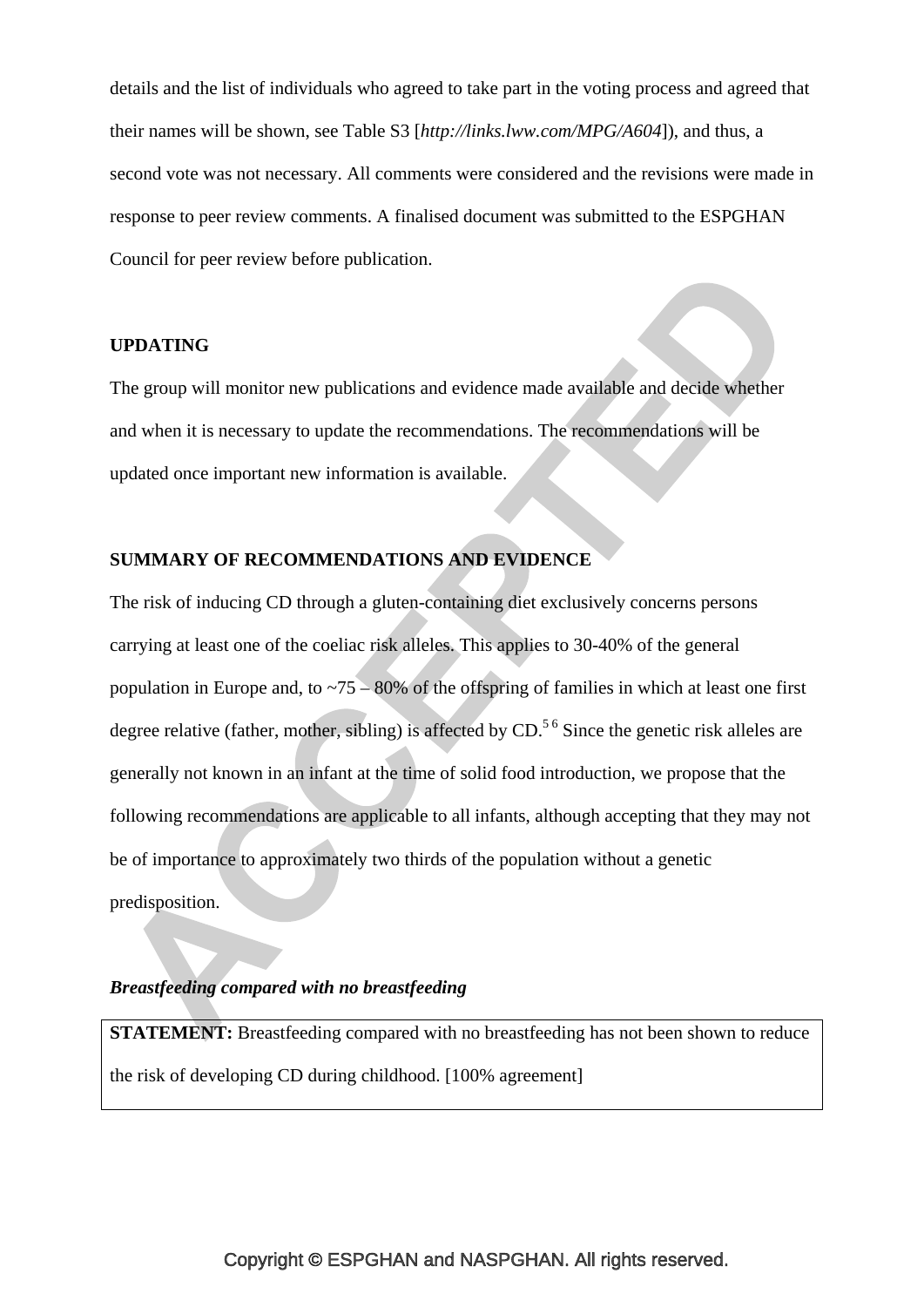Summary of evidence. The systematic review<sup>10</sup> of the effect of BF compared with no BF included observational data from 7 studies.<sup>5 6 12 13 14 15 16</sup> The 7 studies found no effect of any BF compared with no BF on the risk of developing CD during childhood. However, caution is needed when interpreting these results. Randomisation to BF or no BF groups is unfeasible and unethical. Therefore, none of these studies was designed to address directly the effect of BF on CD. In some of the studies, the sample sizes of the non-breastfed groups were small. The pooled results of 5 studies<sup>12-16</sup> found that any BF compared with no BF had no effect on the risk of developing CD; however, considerable heterogeneity across the studies was found. The overall quality of the available evidence for the effect of any BF compared with no BF on CD risk was considered to be low.

**RECOMMENDATION.** Recommendations on breastfeeding should not be modified due to considerations regarding prevention of CD (*conditional recommendation; low quality of evidence).* [97% agreement]

# *Breastfeeding at the time of gluten introduction*

**STATEMENT:** Breastfeeding at the time of gluten introduction, as compared to gluten introduction after weaning (i.e., cessation of breastfeeding), has not been shown to reduce the risk of developing CD during childhood. [97% agreement]

Summary of evidence. The systematic review of the effect of BF at the time of gluten introduction compared with no BF included evidence from 9 studies;<sup>5 6 17 18 19 20 21 22 23</sup> among them were observational data from 2 randomised interventional trials,  $5\degree$  4 case-control studies,  $17181923$  and 3 cohort studies.  $202122$  Of note, some of these studies were observations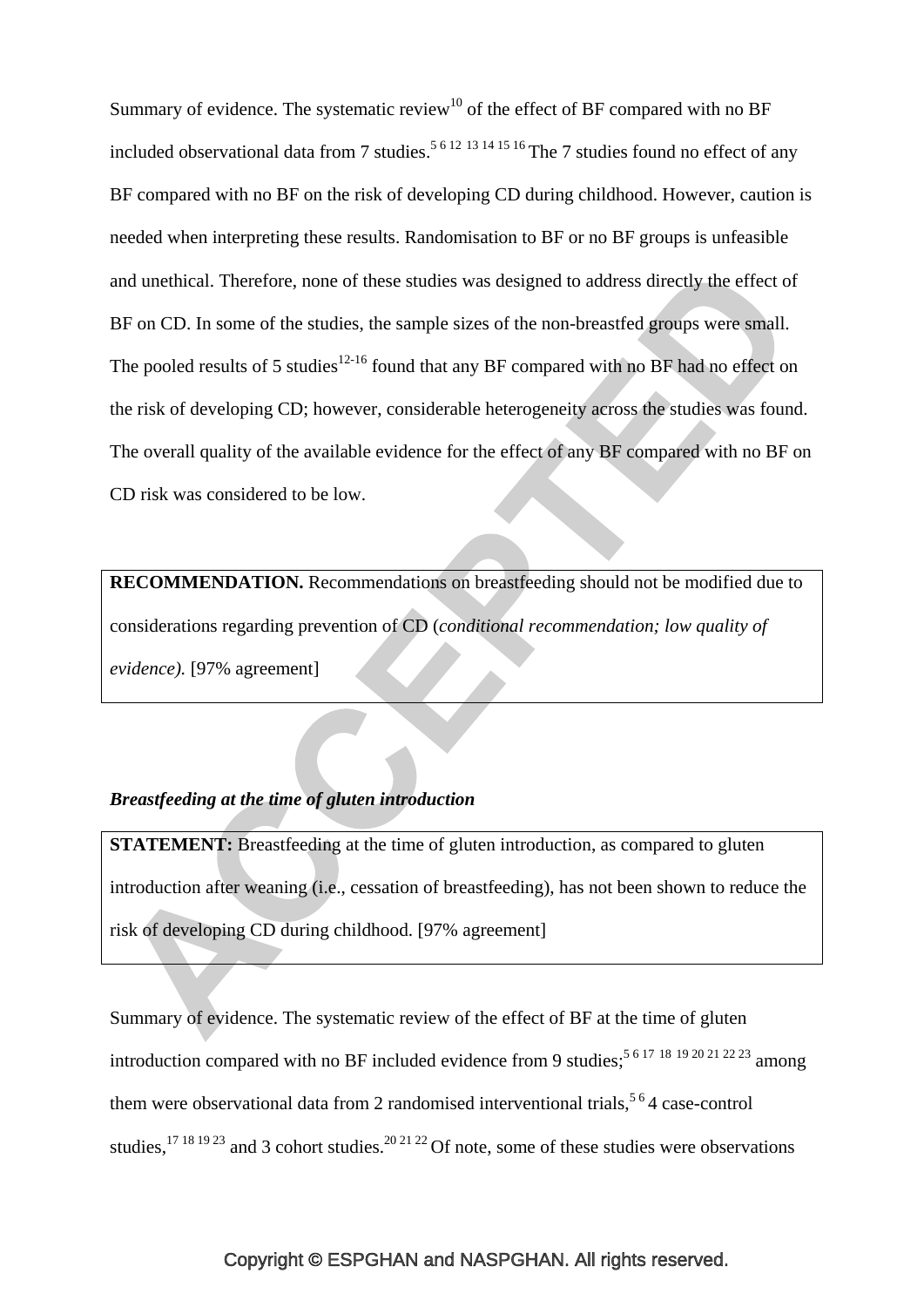of the entire population,  $1718192223$  and some were observations of populations at high risk of developing CD.<sup>5 6 20 21</sup>

With regard to observational data from RCTs, one found no change in the risk of developing CD (relative risk [RR]  $1.31$ , 95% CI 0.77 to 2.23).<sup>5</sup> Similarly, another prospective study reported no protective effect of introducing gluten during BF.<sup>6</sup> Again, caution is needed when interpreting these results, as neither of these 2 studies was designed to address directly the effect of BF at the time of gluten introduction and risk of CD.

The pooled results of all of the observational studies showed no effect on the risk of CD (OR 0.88, 95% CI 0.52 to 1.51; significant heterogeneity was evident,  $I^2$ =89%).<sup>10</sup> Notably, there were differences when the case-control and cohort studies were evaluated separately. A metaanalysis of the 4 case-control studies found that BF at the time of gluten introduction was associated with a reduced risk of CD (OR 0.51, 95% CI 0.34 to 0.77;  $I^2 = 89\%$ );<sup>10</sup> however, a meta-analysis of the 3 cohort studies found that BF at the time of gluten introduction was associated with an increased risk of CD (OR 1.51, 95% CI 1.18 to 1.93;  $I^2=0\%$ ).<sup>10</sup> The overall quality of the available evidence for the effects of gluten introduction whilst BF on CD manifestation was considered low.

**RECOMMENDATION:** Introducing gluten while the infant is being breastfed cannot be recommended as a means of reducing the risk of developing CD (*conditional recommendation; low quality of evidence).* [100% agreement]

# *Timing of gluten introduction*

The effects of various timings of gluten introduction on the risk of developing CD were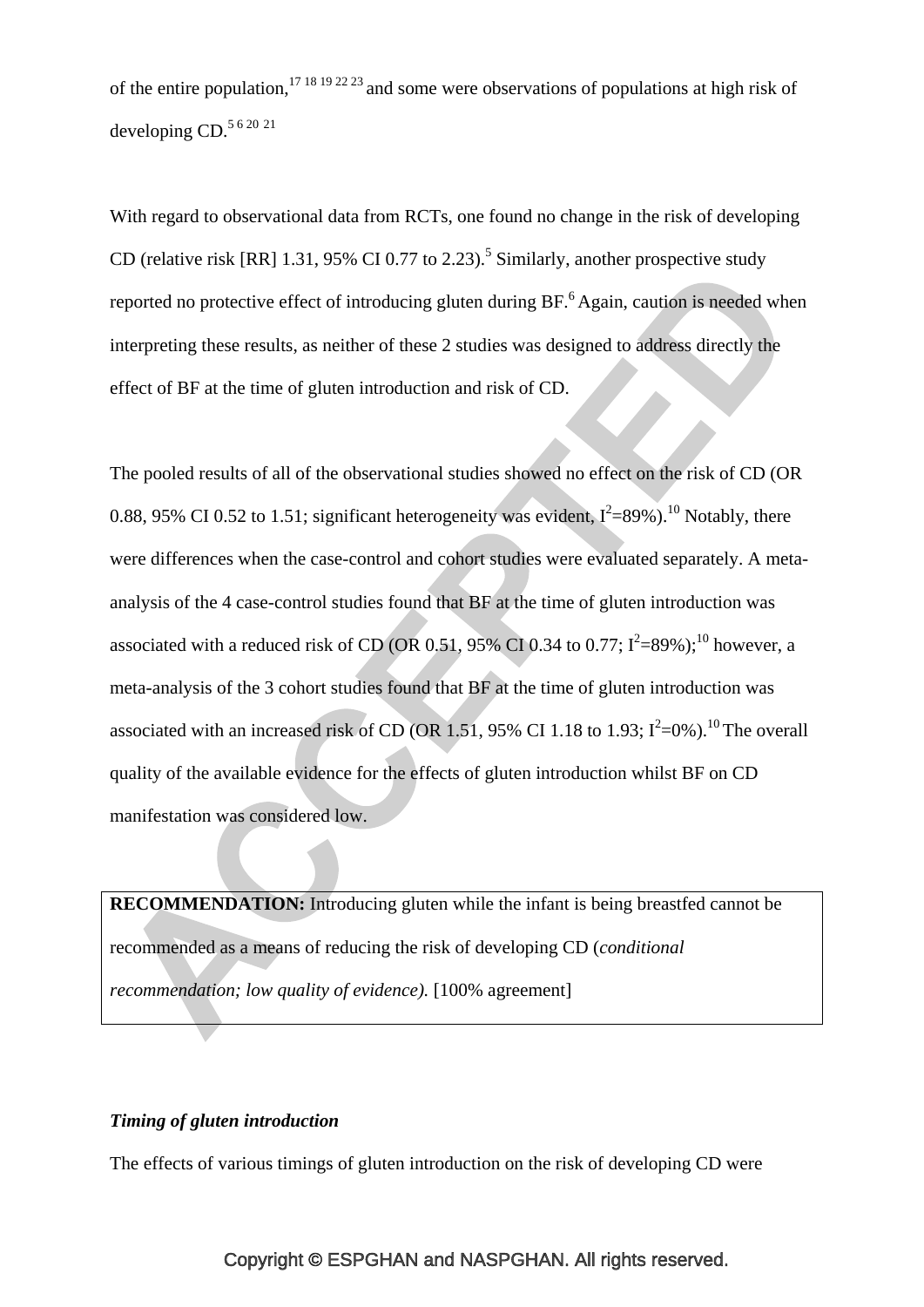studied. We summarise the evidence for various timings followed by a single recommendation on the timing of gluten introduction.

#### • **Gluten at 4-6 mo compared with gluten at >6 mo of age**

**STATEMENT:** Gluten introduction at 4-6 mo compared with gluten introduction at  $>6$  mo of age does not reduce the cumulative incidence of CDA or CD during childhood. [100% agreement]

Summary of evidence. The systematic review<sup>10</sup> identified one double-blind, placebocontrolled RCT (n=944) that compared the administration of small amounts of gluten (100 mg of immunologically active gluten daily) between 16 to 24 weeks of age compared to placebo. After the intervention, parents in both groups were advised to introduce gluten gradually using regular food products and standardised recommendations (mg/day: 250, 500, 1000, and 1500 at months 6, 7, 8, and 9, respectively).<sup>5</sup> This RCT reported a similar risk of CD autoimmunity (CDA) at 3 years of age (RR 0.81, 95% CI 0.49 to 1.32), as well as a similar risk of CD at 3 years of age (RR 1.21, 95% CI 0.79 to 1.84).

The pooled results of 3 observational studies found no difference in the risk of developing  $CDA<sup>13 20 21</sup>$  or  $CD<sup>21 22 25</sup>$  in children exposed to gluten at the age of 4-6 mo compared to first exposure at 6 months or later (OR 0.82, 95% CI 0.43 to 1.56 and OR 1.14, 95% CI 0.75 to 1.75, respectively). $10<sup>10</sup>$ 

One cross-sectional study<sup>24</sup> comparing 2 birth cohorts of 12-year-olds found a significant difference in the total prevalence of CD when it was recommended to introduce gluten from ages 4 to 6 mo compared with children born when gluten was recommended to be introduced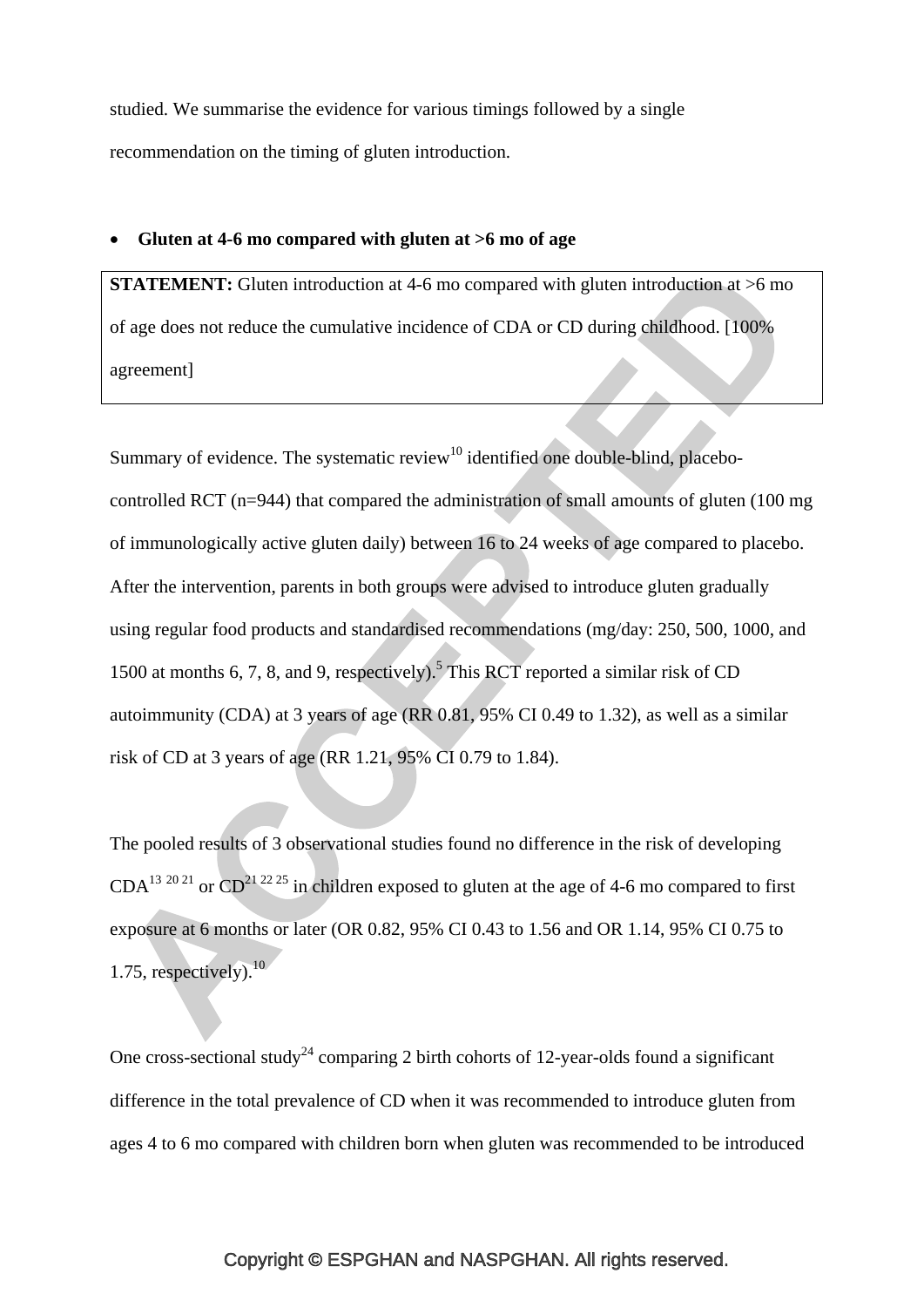from 6 mo of age (OR 0.75, 95% CI 0.6 to 0.93). However, it cannot be ruled out that other factors may have been changed as well in the 2 birth cohorts.

#### • **Gluten at 6 mo compared with gluten at 12 mo of age**

**STATEMENT:** In children at high risk for CD, gluten introduction at 6 mo compared with gluten introduction at 12 mo of age does not reduce the cumulative incidence of CDA or CD, but it leads to an earlier manifestation of CD. [97% agreement]

Summary of evidence. One large  $RCT^6$  found that the non-blinded introduction of gluten at 6 mo of age compared with the introduction at 12 mo of age increased the risks for CDA and CD at 2 years of age (n=536, RR 2.25, 95% CI 1.34 to 3.79, and RR 2.36, 95% CI 1.27 to 4.36, respectively), but it had no significant effect on the cumulative incidences of CDA and CD at 5 years of age (the primary outcome) $(n=451, RR 1.06, 95\% \text{ CI } 0.74 \text{ to } 1.52, \text{ and RR}$ 1.02, 95% CI 0.67 to 1.56, respectively) and at 10 years of age; however, at the latter age, the number of children was small (n=89).

Based on the findings of the systematic review, $^{10}$  the pooled results of 2 RCTs reported that the introduction of gluten at 6 mo of age compared with the introduction at 12 mo of age increased the risk of CDA at 2 years of age (n=566, RR 2.25, 95% CI 1.35 to 3.76). However, no difference in the risk of CDA was found at 3 years of age (2 RCTs, n=180, RR 1.43, 95% CI 0.6 to 3.41), at 5 years of age (1 RCT, n=451, RR 1.06, 95% CI 0.74 to 1.52), or at 13 years of age (1 RCT, n=150, RR 1.66, 95% CI 0.74 to 3.72).

• **Gluten at <3 -4 mo compared with gluten at 4-6 mo of age**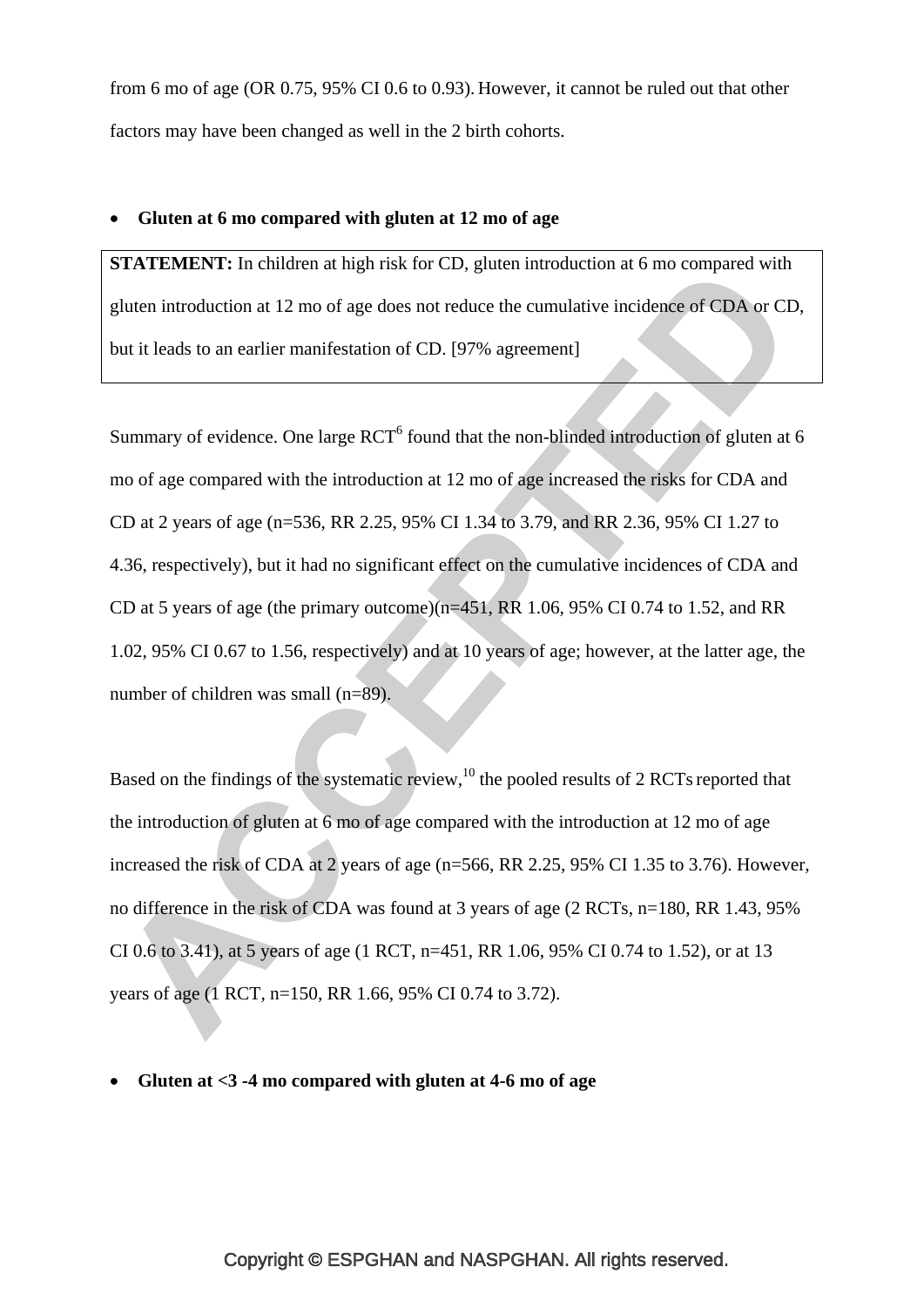**STATEMENT:** It remains unclear whether gluten introduction at <3-4 mo compared with gluten introduction at 4-6 mo of age has an effect on the risk of developing CDA or CD*.*  [87.5% agreement]

Summary of evidence. The pooled results for observational studies showed no significant difference in the risk of CD in children exposed to gluten at the age of <3-4 mo compared to first exposure at 4-6 mo (3 studies,  $^{21 22 25}$  OR 0.82, 95% CI 0.46 to 1.49), as well as in the risk of CDA (4 studies,  $^{20\,21\,22\,25}$  OR 1.10, 95% CI 0.80 to 1.52).

# • **Gluten at <3-4 mo compared with gluten at >6 mo of age**

**STATEMENT:** It remains unclear whether gluten introduction at <3-4 mo compared with gluten introduction at >6 mo of age has an effect on the risk of developing CDA or CD*.* [91% agreement]

Summary of evidence. The pooled results of 3 observational studies<sup>21 22 25</sup> showed no significant difference in the risk of CD in children exposed to gluten at the age of 3-4 mo compared to first exposure at 6 mo or later (OR 0.94, 95% CI 0.69 to 1.30). Similarly, the pooled results of 4 observational studies<sup>20 21 22 25</sup> found no difference in the risk of CDA between groups (OR 1.15, 95% CI 0.9 to 1.46).

# • **Gluten at <6 mo compared with gluten at >6 mo of age**

**STATEMENT:** It remains unclear whether gluten introduction at  $\leq 6$  mo compared with gluten introduction at >6 mo of age has an effect on the risk of developing CDA. [87.5% agreement]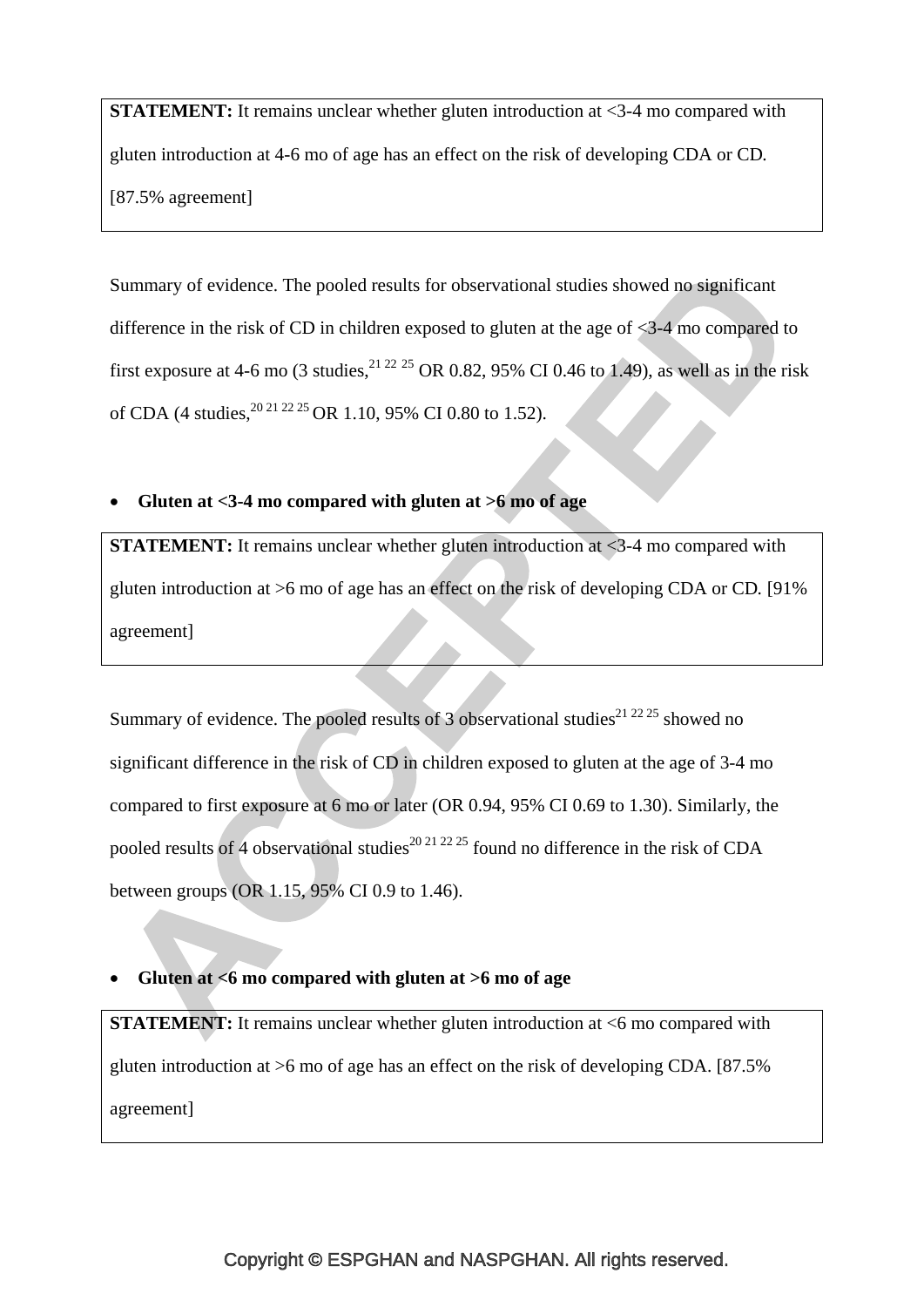Summary of evidence. The pooled results of 5 observational studies<sup>13 20 21 22 26</sup> showed no significant difference in the risk of CDA in children exposed to gluten at  $< 6$  mo compared to first exposure after 6 mo (OR 0.98, 95% CI 0.73 to 1.32).<sup>10</sup>

**SUMMARY RECOMMENDATION.** Gluten can be introduced into the infant's diet between the ages of 4 and 12 completed months.\* The age of gluten introduction in infants in this age range does not seem to influence the absolute risk of developing CDA or CD during childhood *(conditional recommendation; depending on the age, quality of evidence varies from very low to high quality of evidence)*. [100% agreement]

 $*4$  completed months = 17 weeks of age.

# *Type of gluten*

**STATEMENT:** The type of gluten at introduction was not shown to modify the risk of developing CD. [97% agreement]

Summary of evidence. The systematic review<sup>10</sup> identified only one observational study that analysed whether the risk of developing CD was affected by the type of gluten-containing food introduced.19 This study showed that the type of gluten-containing food given (solid foods such as bread, biscuits, porridge, and pasta, as well as gluten-containing follow-on formula, used exclusively or in combination with solid food) was not associated with the risk of developing CD. The quality of evidence was very low.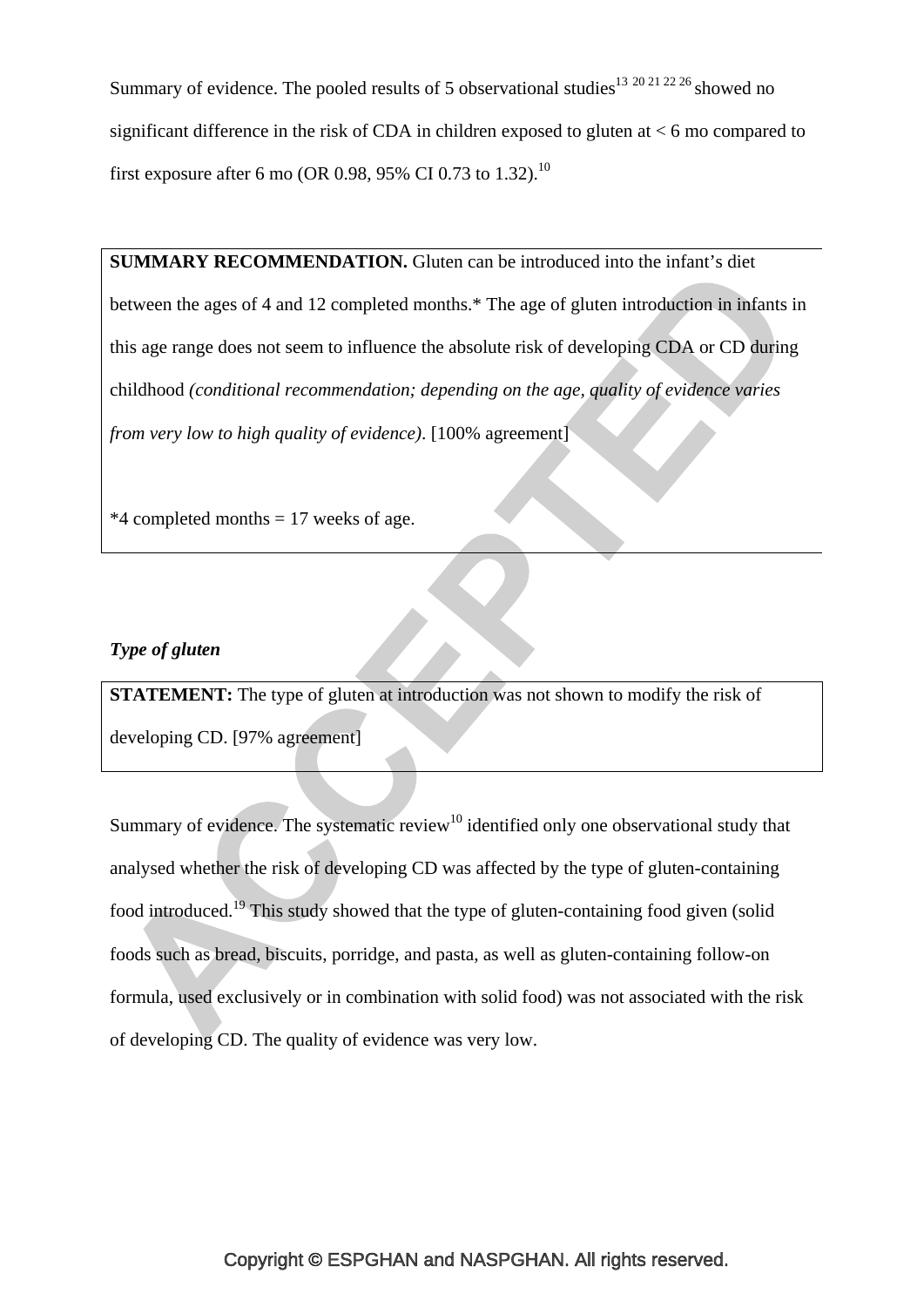**RECOMMENDATION:** No recommendation can be made regarding the type of gluten to be used at introduction *(conditional recommendation; very low quality of evidence).* [97% agreement]

# *Amount of gluten and the risk of CD*

**STATEMENT:** Introduction of 200 mg of vital wheat gluten (equivalent to 100 mg of immunologically active gluten) per day at 4-6 mo of age compared to avoidance of gluten did not modify the risk of developing CDA or CD at 3 years of age. Data from observational studies indicate that consumption of large amounts of gluten at weaning and during the first 2 years of life may increase the risk of CD during childhood. [84% agreement]

Summary of evidence. One RCT<sup>5</sup> found that compared with placebo, the introduction at 4-6 mo of age of 200 mg/day of vital wheat gluten, i.e., a form of gluten processed from wheat flour (equivalent to 100 mg of immunologically active gluten), and followed, after the intervention, by a gradual increase in gluten consumption in both groups, had no effect on the risk of CD at 3 years of age. In the same prospective intervention study, a higher frequency of CD was observed in children with higher genetic predisposition despite the same amount of gluten consumption.<sup>5</sup>

Data on other amounts of gluten introduced at weaning and subsequent CD development were insufficient to allow one to draw conclusions, as they rely on retrospective observational data (Table S4, *http://links.lww.com/MPG/A604*). One observational Swedish study found a modestly increased risk of developing CD in infants consuming large amounts of gluten compared with small or medium amounts of gluten at weaning.<sup>27</sup> In that study, a large amount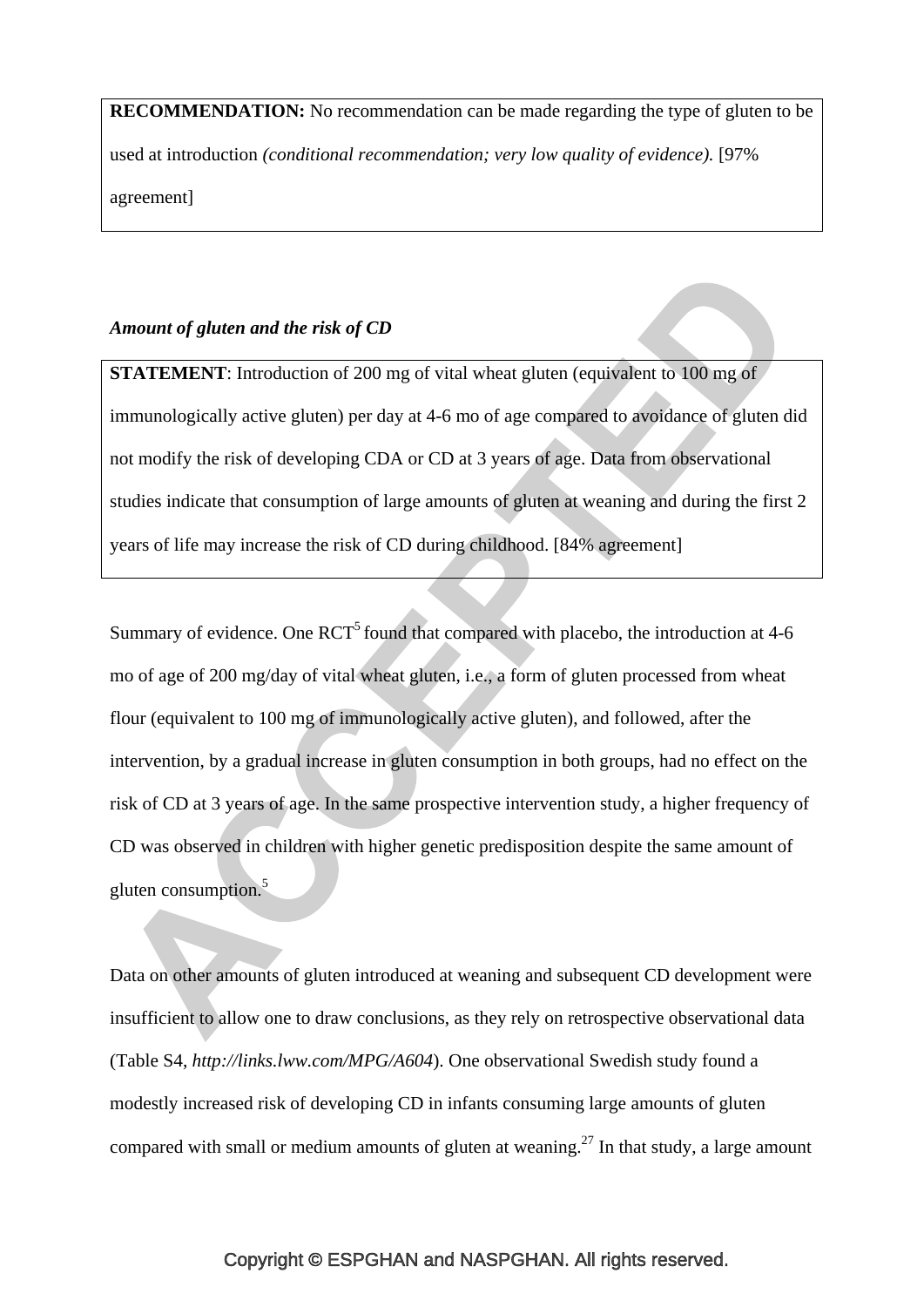of gluten at 2 weeks after the introduction of gluten was defined as >16 g of flour per day (approx. 1 g of gluten), and this was a significant and independent risk factor for developing CD before 2 years of age.<sup>19</sup> In the ETICS study (part of the larger, EU-funded, PREVENTCD project), which compared infants born during the peak of the Swedish CD "epidemic" with those born after the "epidemic"<sup>24</sup>, the average daily flour consumption from milk- and cerealbased, follow-on formula was 38 g/child/day versus 24 g/child/day below the age of 2 years, respectively, but this calculation did not include bread, a major source of gluten. In addition, besides recall bias after 12 years, it cannot be ruled out that other factors such as additional genetic factors, gastrointestinal infections,  $28^{29}$  and gut microbiota<sup>30</sup> may also have been involved. Taken together, the data are insufficient to permit recommendations regarding consumption of any specific amount of gluten.

However, overall, consumption of large amounts of gluten may potentially result in infants and young children developing CD earlier with malabsorption and failure to thrive. This may be considered harmful in non-screened children, but it offers the advantages of clear and early diagnosis that from a societal perspective would lead to less long-term complications that follow undiagnosed CD.

Since there is some evidence suggesting that intake of a high amount of gluten is associated with an increased risk of CD, national societies should comment on the amount of gluten in products available in individual countries, as food items and gluten content vary between populations. Based on the data regarding flour consumption in Sweden, published by Ivarsson et al.,  $19^{27}$  the group has calculated the approximate gluten intake taking into account differences in gluten content in the different grains and corresponding flours. Thus, accordingly, in the one study,  $19 \times 16$  g of flour was considered a high gluten intake at weaning; however, there were no data on which flours were consumed. If we consider that the majority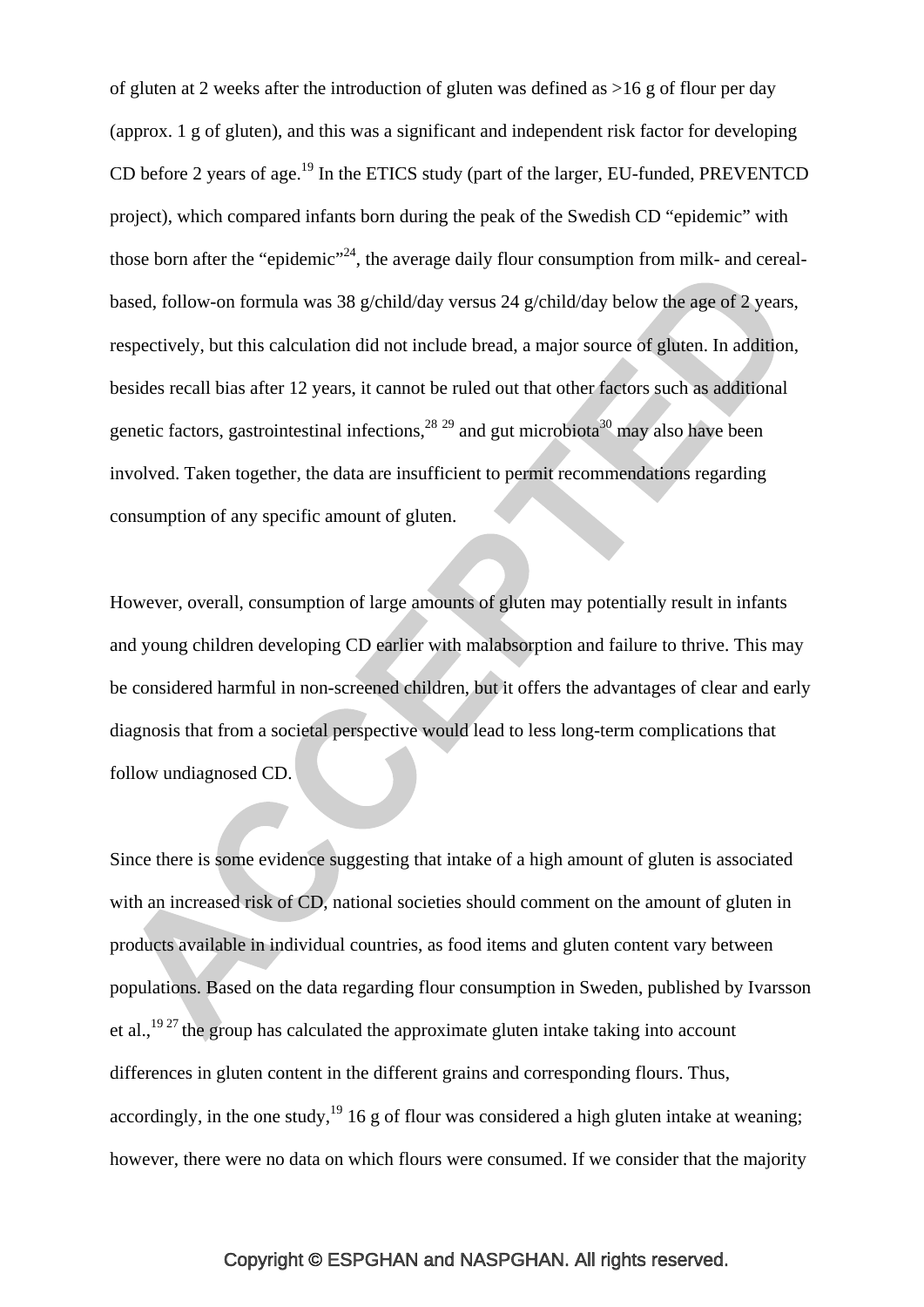of flour consumed was wheat, and assuming a gluten content of 8.5% in wheat flour, this would correspond to 1.36 g of gluten per day. However, if we assume that subjects consumed about 50% wheat flour and 50% other cereals, then the cut-off of 16 g of flour would correspond to 0.9 g of gluten per day. In a slice of white bread (30 grams), there is about 3 g of protein, corresponding to about 2.4 g of gluten. Thus, the high dose of gluten consumed in the Swedish study corresponds to about half of a slice of white bread per day, 2 weeks after the introduction of gluten. As a comparison, infants in the PreventCD study received 0.2 g of gluten per day during the first 8 weeks after gluten introduction,<sup>5</sup> which corresponds to less than  $1/10$  of a slice of white bread per day. In the second study by Ivarsson et al.,  $27$  taking into account the differences in protein and prolamin content for the different cereals (wheat, rye, barley, oats), the gluten consumption was as shown in Table S5 (*http://links.lww.com/MPG/A604*). Data on the amount of gluten in a sample of European

products are available in Table S6 (*http://links.lww.com/MPG/A604*).

**RECOMMENDATION:** Neither the optimal amounts of gluten to be introduced at weaning nor the effects of different wheat preparations on the risks of developing CD and CDA have been established. Despite the limited evidence regarding the exact amounts and with no RCTs to support it, ESPGHAN suggests that consumption of large amounts of gluten should be discouraged during the first months after gluten introduction *(conditional recommendation; very low quality of evidence*). [87.5% agreement]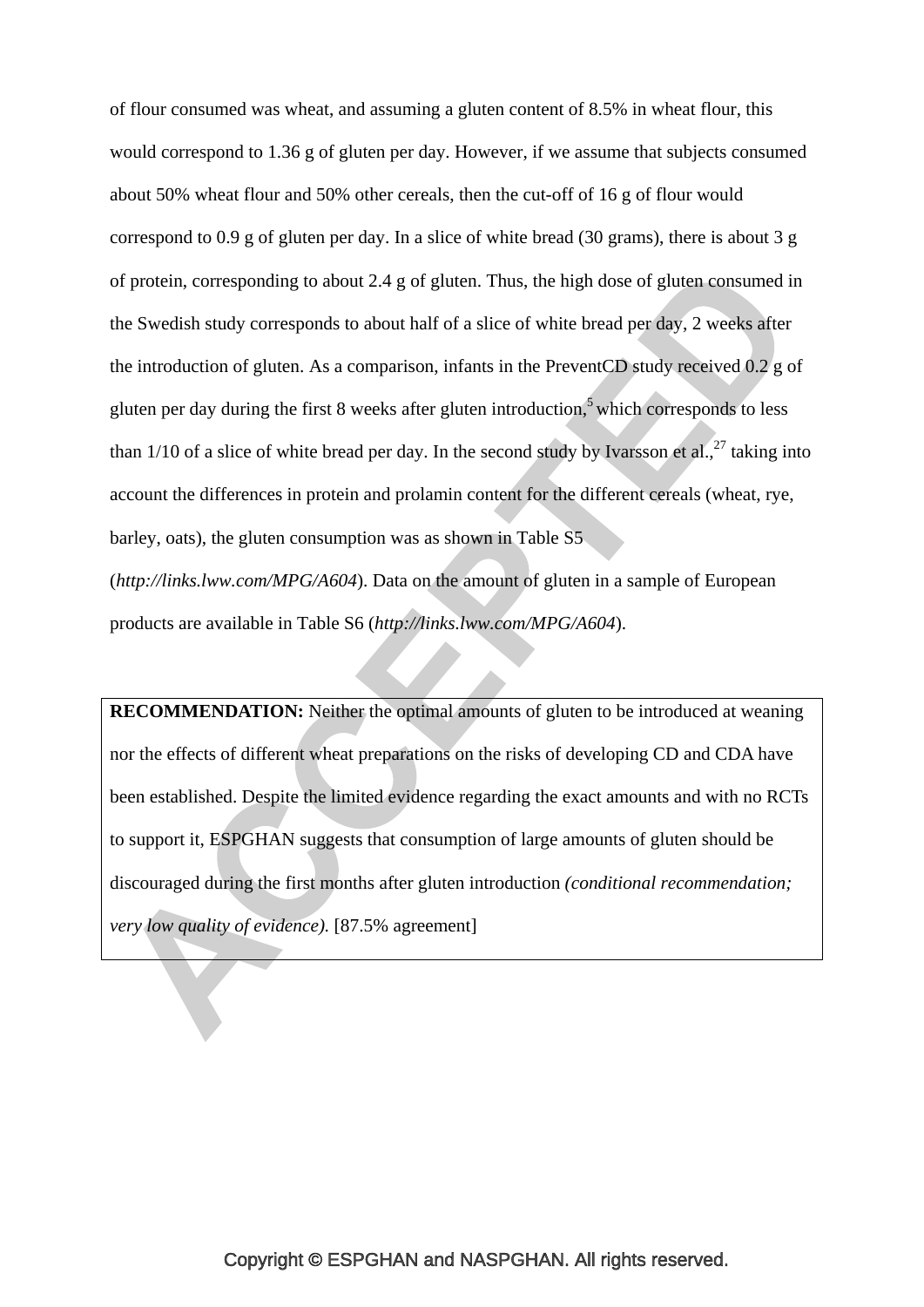#### • **Gluten introduction in children from families with a first-degree relative with CD**

**STATEMENT:** The very early development of CDA and CD (below 3-5 years of age) seems to affect preferentially children carrying the very high risk of CD alleles (HLA-DQ2.5 homozygous), which are found in only 1-2% of the general population but in 10 –15% of children with first-degree relatives having CD. [84% agreement]

It remains a matter of debate whether or not separate recommendations for gluten introduction should be formulated for children from families with first-degree relatives who have CD that differ from the recommendations made for the general population. However, while current evidence does not support separate recommendations, highlighting the available literature is essential.

The prevalence of CD is higher among persons who have first-degree relatives with CD (10% to 15%).<sup>31</sup> In family screening, DQ2- or DQ8-positive relatives (especially siblings) are at a higher risk of developing CD. HLA-DQ2 homozygosity is associated with a significantly increased risk of CDA and CD among first-degree relatives.<sup>31 32</sup> Moreover, the PreventCD study showed that children who were homozygous for DR3-DQ2 had a 2.5 times higher risk of developing CD with gluten introduction at 4 mo compared with gluten introduction at 6 mo.<sup>5</sup> This effect lasted until  $3 - 5$  years; however, not for all enrolled children, and the difference between groups reached only a borderline significance (n=129, hazard ratio, HR, 2.55, 95% CI 0.96 to 6.77). Moreover, the absolute number of CD cases was higher in other HLA risk groups than in the homozygous group. Similarly, the CELIPREV study suggested that children with high-risk HLA alleles had a higher risk of developing CD at all time points with early (at 6 mo) compared with later (at 12 mo) gluten introduction, but the difference between groups was not significant (HR, 0.7, 95% CI 0.3 to 1.8,  $P=0.51$ ).<sup>6</sup> Taken together, these data suggest that very early development of CDA and CD (below 3-5 years of age)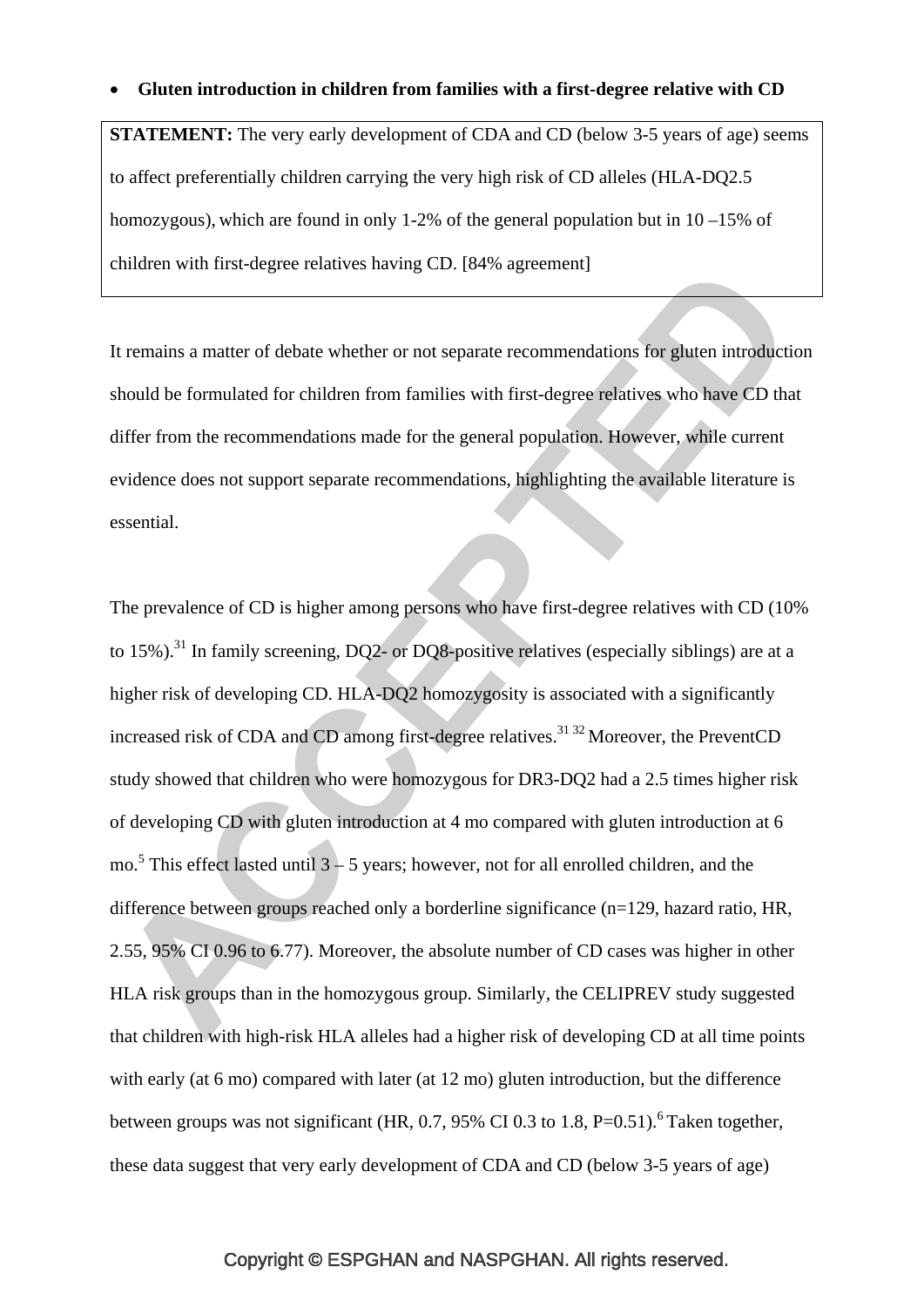affects preferentially children carrying the very high risk of CD alleles (HLA-DQ2.5 homozygous) and that these infants may potentially benefit from later gluten introduction.

Due to a lack of consensus within the group on how to interpret the limited evidence available, no recommendations have been formulated. This may change when more data on the outcome of these children become available with long-term follow up (symptoms, complications, final height). On one hand, it can be argued that delaying gluten introduction towards the end of the first year may be considered in all infants from CD families to reduce the risk of very early CD manifestation with potential adverse effects on growth and development at a young age, even though delaying gluten introduction might only benefit the 10-15% who have the high risk alleles. An alternative approach could be intensive CD screening such as HLA typing in all children born in families with a first-degree relative with CD to assess the risk of CD by identifying infants with high risk alleles,  $32$  and careful serological screening after gluten introduction to detect CD before deficiencies of macro- and micronutrients develop. However, the recommendations on screening are beyond the scope of this document.

## **SUMMARY OF RECOMMENDATIONS**

When formulating the final recommendations on gluten introduction and the risk of developing CD, current ESPGHAN position papers on  $BF^{33}$  and complementary feeding<sup>7</sup> were included, as both address the introduction of solids to infants and, thus, are practically important (even if not the topic of this position paper).

The recommendations are based on findings in children genetically predisposed to developing CD, since the risk of inducing CD through a gluten-containing diet exclusively applies to persons carrying at least one of the coeliac risk alleles. However, because the genetic risk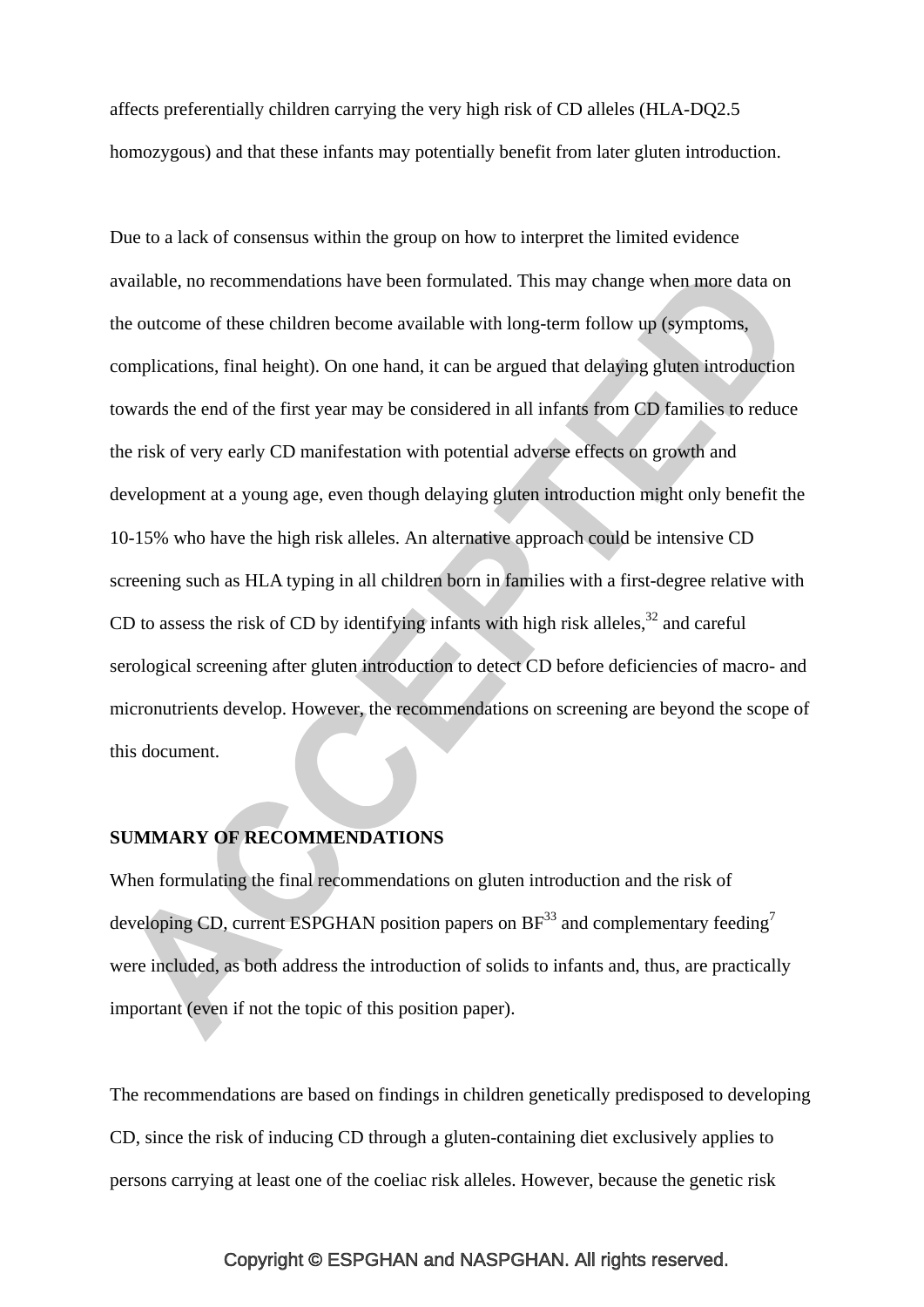alleles are generally not known in an infant at the time of solid food introduction, the following recommendations are applicable to all infants, although it is recognised that they may not be relevant to approximately two thirds of the population.

#### **Breastfeeding and CD**

- Recommendations on breastfeeding should not be modified due to considerations regarding prevention of CD (*conditional recommendation; low quality of evidence).*
- Introducing gluten while the infant is being breastfed cannot be recommended as a means of reducing the risk of developing CD (*conditional recommendation; low quality of evidence).* However, BF should be promoted for its other well-established heath benefits.

## **Timing of gluten introduction**

• Gluten can be introduced into the infant's diet between the ages of 4 and 12 completed months. The age of gluten introduction in infants in this age range does not seem to influence the absolute risk of developing CDA or CD during childhood *(conditional recommendation; depending on the age, quality of evidence varies from very low to high quality of evidence)*.

# **Type of gluten**

• No recommendation can be made regarding the type of gluten to be used at introduction *(conditional recommendation; very low quality of evidence).* 

## **Amount of gluten**

• Neither the optimal amounts of gluten to be introduced at weaning nor the effects of different wheat preparations on the risks of developing CD and CDA have been established. Despite the limited evidence regarding the exact amounts and with no RCTs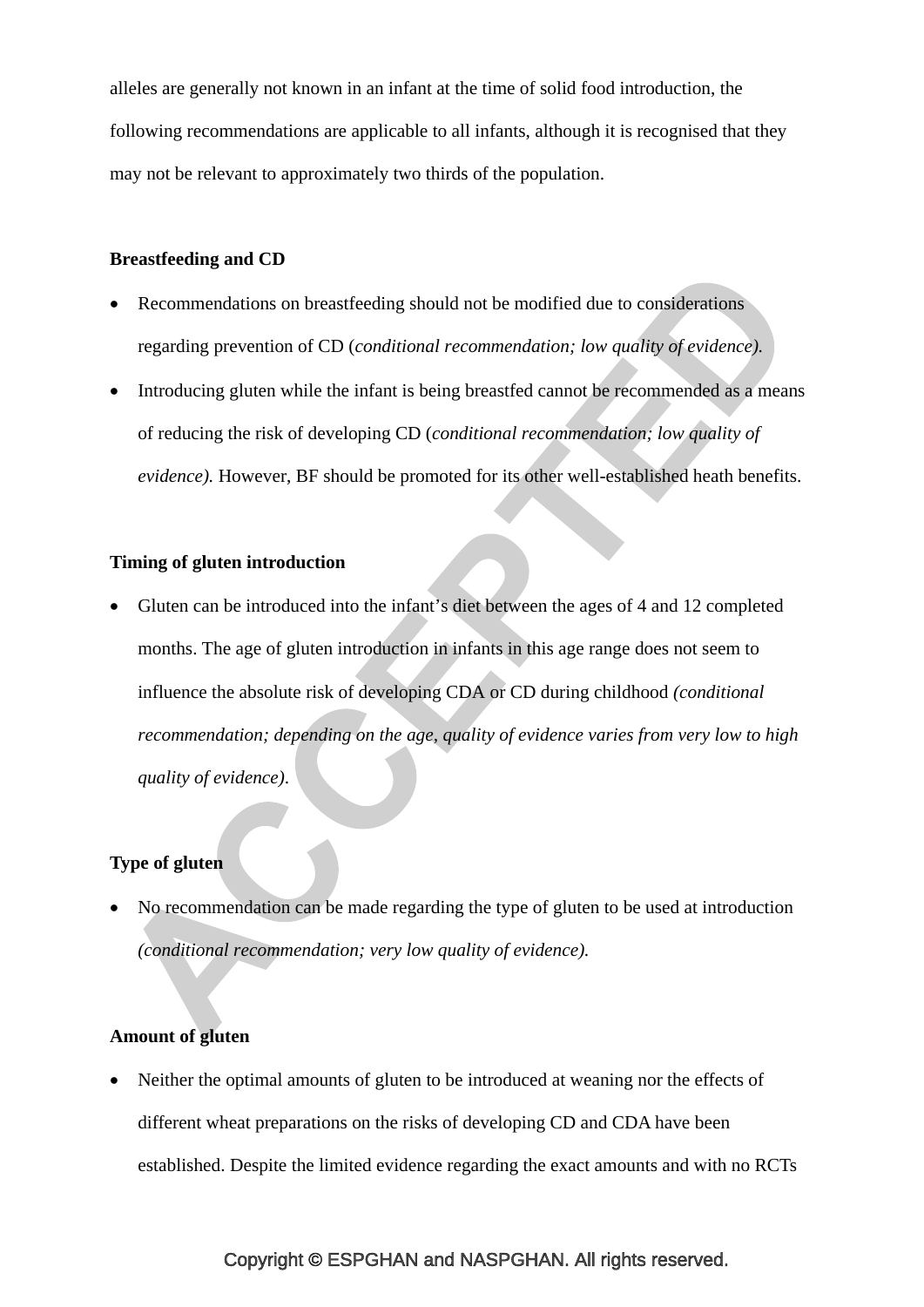to support it, ESPGHAN suggests that consumption of large amounts of gluten should be discouraged during the first months after gluten introduction *(conditional recommendation; very low quality of evidence).* 

#### **Gluten introduction in children from families with a first-degree relative with CD**

• No recommendation was made on gluten introduction in children from families with firstdegree relatives with CD.

**COL** 

#### **FUTURE RESEARCH**

A number of important questions remain unanswered. Multicentre and multinational RCTs, rigorously designed and conducted, are needed to define the optimal type of gluten and amount of gluten to be used at introduction into the diet, as well as the duration of the gradual increase in amounts, to assess thresholds above. There are currently no data available evaluating whether delaying gluten introduction for longer than 1 year would reduce the longterm prevalence of CD. The *pros* (avoiding early symptomatic disease that may negatively affect growth and development) and *cons* (less classical symptoms with lower chance of diagnosis if there is no serological screening) of gluten avoidance for longer than 1 year need to be considered. In addition, easy and accurate methods of quantifying the gluten content of different types of flour should be made available. Finally, considering that CD is a health problem, and that primary prevention is not feasible, mass screening for CD remains an open question. Recommendations on screening strategies for CD in risk groups such as in children with family members affected by CD are needed.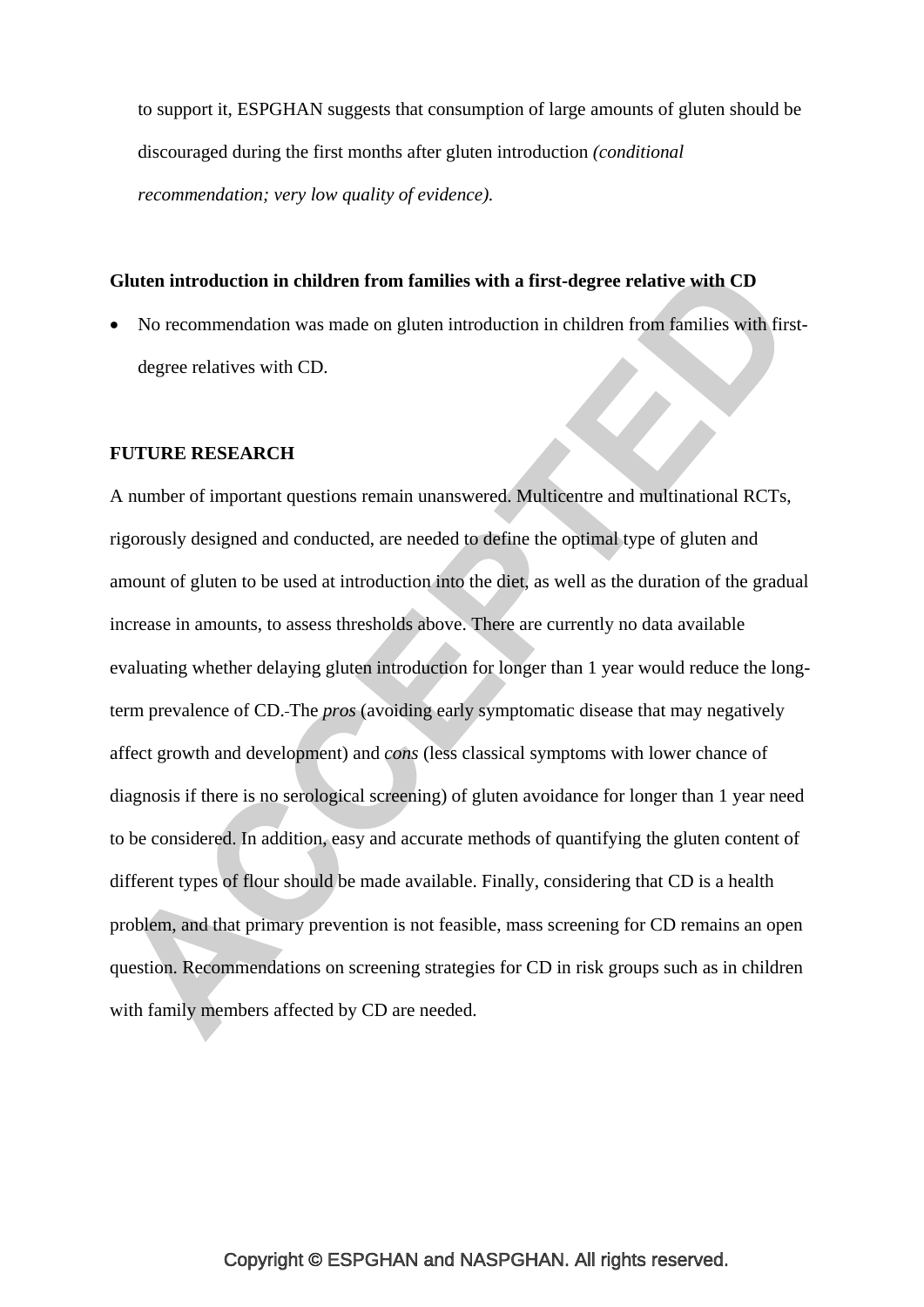#### **REFERENCES**

1 Husby S, Koletzko S, Korponay-Szabo IR, et al. Guidelines for the diagnosis of coeliac disease. J Pediatr Gastroenterol Nutr 2012;54:136–60.

2 Mustalahti, K, Catassi C, Reunanen A, et al. The prevalence of celiac disease in Europe: results of a centralized, international mass screening project. AnnMed 2010;42:587-95.

3 Myléus A, Ivarsson A, Webb C, et al. Celiac disease revealed in 3% of Swedish 12 year-olds born during an epidemic. J Pediatr Gastroenterol Nutr 2009;49:170-6. 4 Catassi C, Gatti S, Fasano A. The new epidemiology of celiac disease. J Pediatr Gastroenterol Nutr 2014;59 Suppl 1:S7-9.

5 Vriezinga SL, Auricchio R, Bravi E, et al. Randomized feeding intervention in infants at high risk for celiac disease. N Engl J Med 2014;371:1304-15.

6 Lionetti E, Castellaneta S, Francavilla R, et al. Introduction of gluten, HLA status, and the risk of celiac disease in children. N Engl J Med 2014;371:1295-303.

7 Agostoni C, Decsi T, Fewtrell M, et al Complementary feeding: a commentary by the ESPGHAN Committee on Nutrition. J Pediatr Gastroenterol Nutr 2008;46:99-110. 8 Section on Breastfeeding. Breastfeeding and the use of human milk. Pediatrics 2012;129:e827-41.

9 Kleinman RE (ed.). American Academy of Pediatrics. Pediatric Nutrition Handbook. 6th edition.

10 Szajewska H, Shamir R, Chmielewska A, et al. Systematic review with metaanalysis: early infant feeding and coeliac disease--update 2015. Aliment Pharmacol Ther 2015;41:1038-54.

11 Guyatt GH, Oxman AD, Vist GE, et al. GRADE: an emerging consensus on rating quality of evidence and strength of recommendations . BMJ 2008;336:924–6 .

12 Greco L, Auricchio S, Mayer M, et al. Case control study on nutritional risk factors in celiac disease. J Pediatr Gastroenterol Nutr 1988;7:395-9.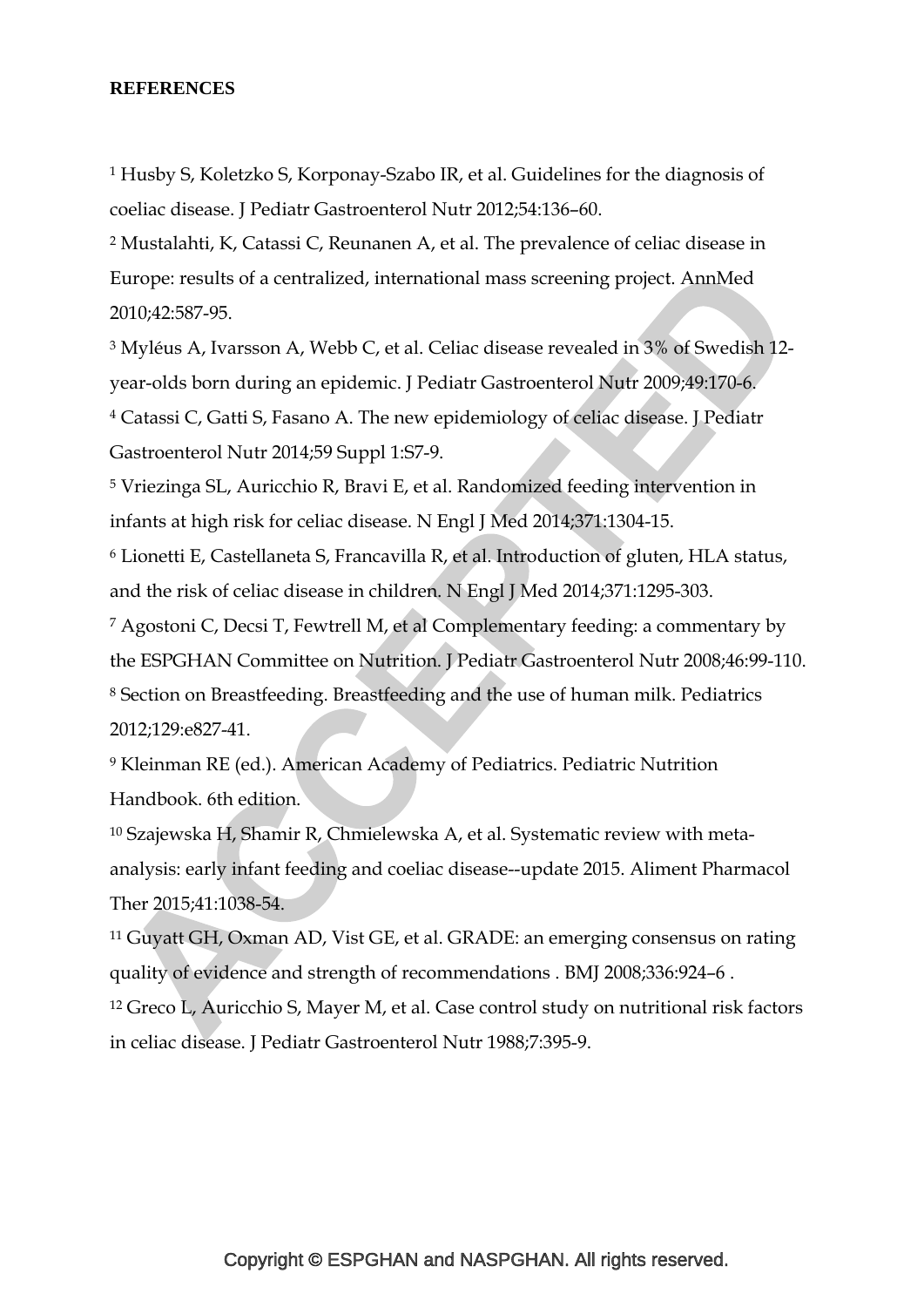13 Hummel S, Hummel M, Banholzer J, et al. Development of autoimmunity to transglutaminase C in children of patients with type 1 diabetes: relationship to islet autoantibodies and infant feeding. Diabetologia 2007;50:390-4.

14 Roberts SE, Williams JG, Meddings D, et al. Perinatal risk factors and coeliac disease in children and young adults: a record linkage study. Aliment Pharmacol Ther 2009;29:222-31.

15 Auricchio S, Follo D, de Ritis G, et al. Does breast feeding protect against the development of clinical symptoms of celiac disease in children? JPediatr Gastroenterol Nutr1983;2:428–33.

16 Decker E, Engelmann G, Findeisen A, et al. Cesarean delivery is associated with celiac disease but not inflammatory bowel disease in children. Pediatrics 2010;125:e1433-40.

17 Falth-Magnusson K, Franzen L, Jansson G, et al. Infant feeding history shows distinct differences between Swedish celiac and reference children. Pediatr Allergy Immunol 1996;7:1–5.

18 Peters U, Schneeweiss S, Trautwein EA, et al. A case-control study of the effect of infant feeding on celiac disease. Ann Nutr Metab 2001;45:135–42.

19 Ivarsson A, Hernell O, Stenlund H, et al. Breast-feeding protects against celiac disease. Am J Clin Nutr 2002;75:914–21.

20 Norris JM, Barriga K, Hoffenberg EJ, et al. Risk of celiac disease autoimmunity and timing of gluten introduction in the diet of infants at increased risk of disease. JAMA 2005;293: 2343–51.

21 Aronsson CA, Lee H-S, Liu E, et al. Age at gluten introduction and risk of celiac disease. Pediatrics 2015;135:239-45.

22 Størdal KStørdal K, White RA, Eggesbø M.. Early feeding and risk of celiac disease in a prospective birth cohort. Pediatrics 2013;132:1202-9.

23 Ascher H, Krantz I, Rydberg L, et al. Influence of infant feeding and gluten intake on coeliac disease. Arch Dis Child 1997;76:113–7.